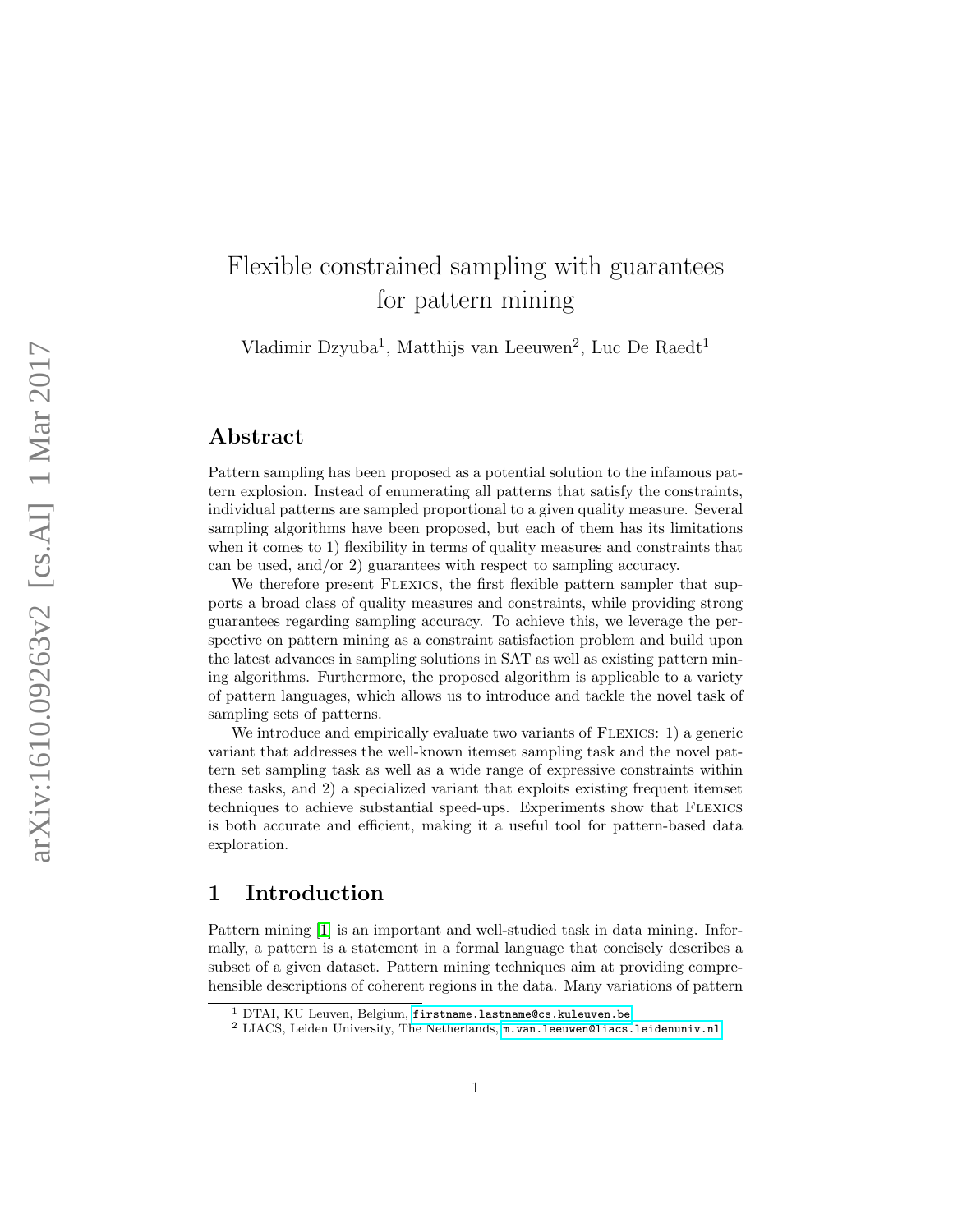mining have been proposed in the literature, together with even more algorithms to efficiently mine the corresponding patterns. Best known is frequent pattern mining [\[2\]](#page-24-1), which includes frequent itemset mining and its extensions.

Traditional pattern mining methods enumerate all frequent patterns, though it is well-known that this usually results in humongous amounts of patterns (the infamous pattern explosion). To make pattern mining more useful for exploratory purposes, different solutions to this problem have been proposed. Each of these solutions has its own advantages and disadvantages. Condensed representations [\[3\]](#page-24-2) can often be efficiently mined, but generally still result in large numbers of patterns. Top-k mining  $[4]$  is efficient but results in strongly related, redundant patterns showing a lack of diversity. Constrained mining [\[5\]](#page-25-0) may result in too few or too many patterns, depending on the user-chosen constraints. Pattern set mining [\[6\]](#page-25-1) takes into account the relationships between the patterns, which can result in small solution sets, but is computationally intensive.

In this paper, we study *pattern sampling*, another approach that has been proposed recently: instead of enumerating all patterns, patterns are sampled one by one, according to a probability distribution that is proportional to a given quality measure. The promised benefits include: 1) flexibility in that potentially a broad range of quality measures and constraints can be used; 2) 'anytime' data exploration, where a growing representative set of patterns can be generated and inspected at any time; 3) diversity in that the generated sets of patterns are independently sampled from different regions in the solution space. To be reliable, pattern samplers should provide theoretical guarantees regarding the sampling accuracy, i.e., the difference between the empirical probability of sampling a pattern and the (generally unknown) target probability determined by its quality. These properties are essential for pattern mining applications ranging from showing patterns directly to the user, where flexibility and the anytime property enable experimenting with and fine-tuning mining task formulations, to candidate generation for building pattern-based models, for which the approximation guarantees can be derived from those of the sampler.

While a number of pattern sampling approaches have been developed over the past years, they are either inflexible (as they only support a limited number of quality measures and constraints), or do not provide theoretical guarantees concerning the sampling accuracy. At the algorithmic level, they follow standard sampling approaches such as Markov Chain Monte Carlo random walks over the pattern lattice [\[7,](#page-25-2) [8,](#page-25-3) [9\]](#page-25-4), or a special purpose sampling procedure tailored for a restricted set of itemset mining tasks [\[10,](#page-25-5) [11\]](#page-25-6). Although MCMC approaches are in principle applicable to a broad range of tasks, they often converge only slowly to the desired target distribution and require the selection of the "right" proposal distributions.

To the best of our knowledge, none of the existing approaches to pattern sampling takes advantage of the latest developments in sampling technology from the SAT-solving community, where a number of powerful samplers based on random hash functions and XOR-sampling have been developed [\[12,](#page-25-7) [13,](#page-25-8) [14,](#page-25-9) [15\]](#page-25-10). WeightGen [\[16\]](#page-26-0), one of the recent approaches, possesses the benefits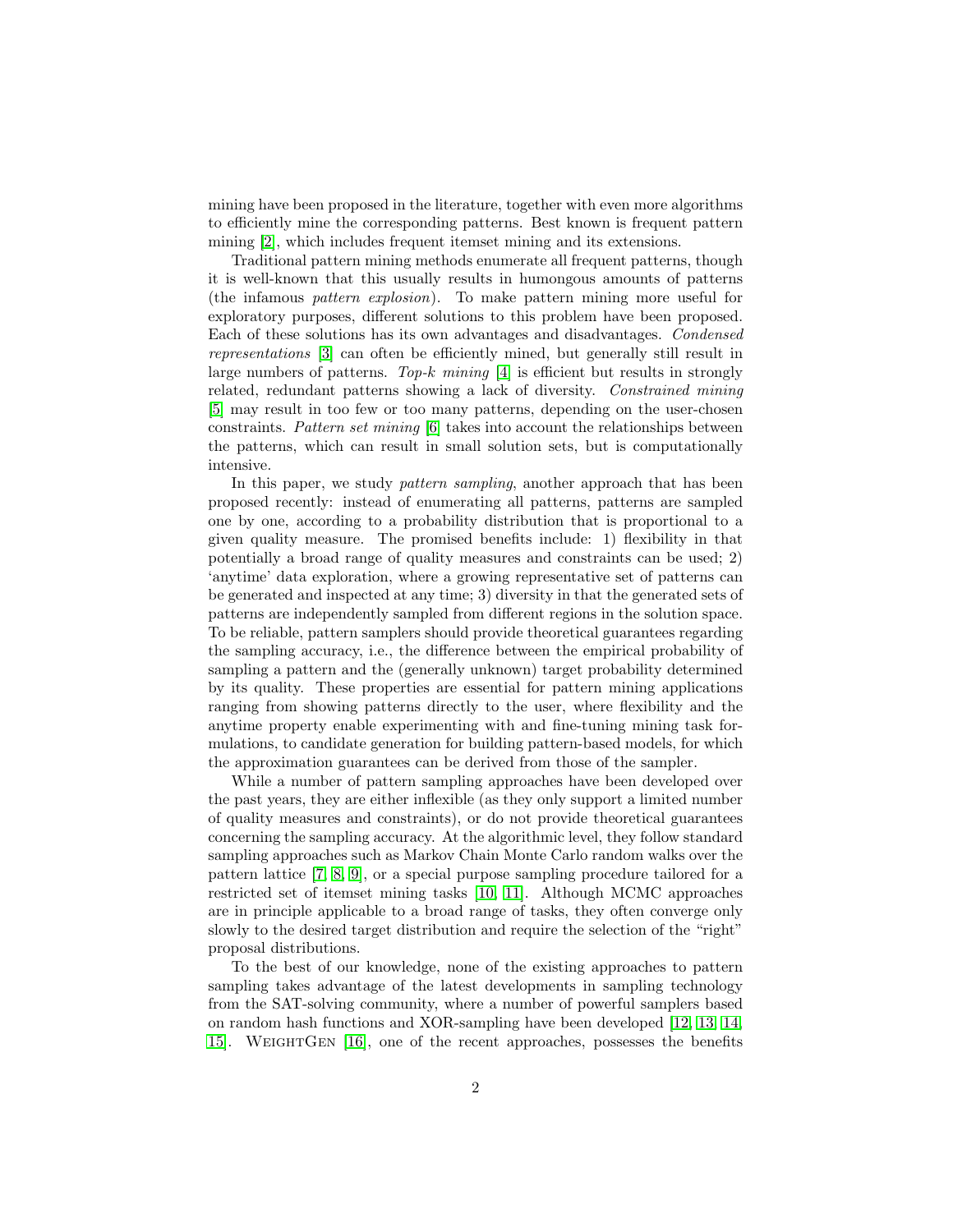<span id="page-2-0"></span>Table 1: Our method is the first pattern sampler that combines flexibility with respect to the choice of constraints and sampling distributions with strong theoretical guarantees.

| Sampler                      | Arbitrary<br>constraints | Arbitrary<br>distributions | Strong<br>guarantees | Efficiency                  | Pattern set<br>sampling |
|------------------------------|--------------------------|----------------------------|----------------------|-----------------------------|-------------------------|
| ACFI [7]                     | Minimal<br>frequency     |                            |                      |                             |                         |
| LRW[8]                       |                          |                            |                      | Implementation-<br>specific |                         |
| $FCA$ [9]                    | Anti- $/$<br>monotonic   |                            |                      |                             |                         |
| TS (Two-step)<br>[10, 11]    |                          |                            |                      |                             |                         |
| <b>FLEXICS</b><br>This paper | <b>GFLEXICS</b>          |                            |                      | <b>EFLEXICS</b>             |                         |

mentioned above: it is an anytime algorithm, it is flexible as it works with any distribution, it generates diverse solutions, and provides strong performance guarantees under reasonable assumptions.

In this paper, we show that the latest developments in sampling solutions in SAT are also relevant to pattern sampling and essentially offer the same advantages. Our results build upon the view of pattern mining as constraint satisfaction, which is now commonly accepted in the data mining community [\[17\]](#page-26-1).

Approach and contributions More specifically, we introduce FLEXICS: a flexible pattern sampler that samples from distributions induced by a variety of pattern quality measures and allows for a broad range of constraints while still providing strong theoretical guarantees. Notably, Flexics is, in principle, agnostic of the quality measure, as the sampler treats it as a black box. (However, its properties affect the efficiency of the algorithm.) The other building block is a constraint oracle that enumerates all patterns that satisfy the constraints, i.e., a mining algorithm. The proposed approach allows converting an existing pattern mining algorithm into a sampler with guarantees. Thus, its flexibility is not limited by the choice of constraints and quality measures, but even allows tackling richer pattern languages, which we demonstrate by tackling the novel task of sampling sets of patterns. [Table 1](#page-2-0) compares the proposed approach to alternative samplers; see Section [3](#page-4-0) for a more detailed discussion.

The main technical contribution of this paper consists of two variants of the Flexics sampler, which are based on different constraint oracles. First, we introduce a generic variant, dubbed GFLEXICS, that supports a wide range of pattern constraints, such as syntactic or redundancy-eliminating constraints.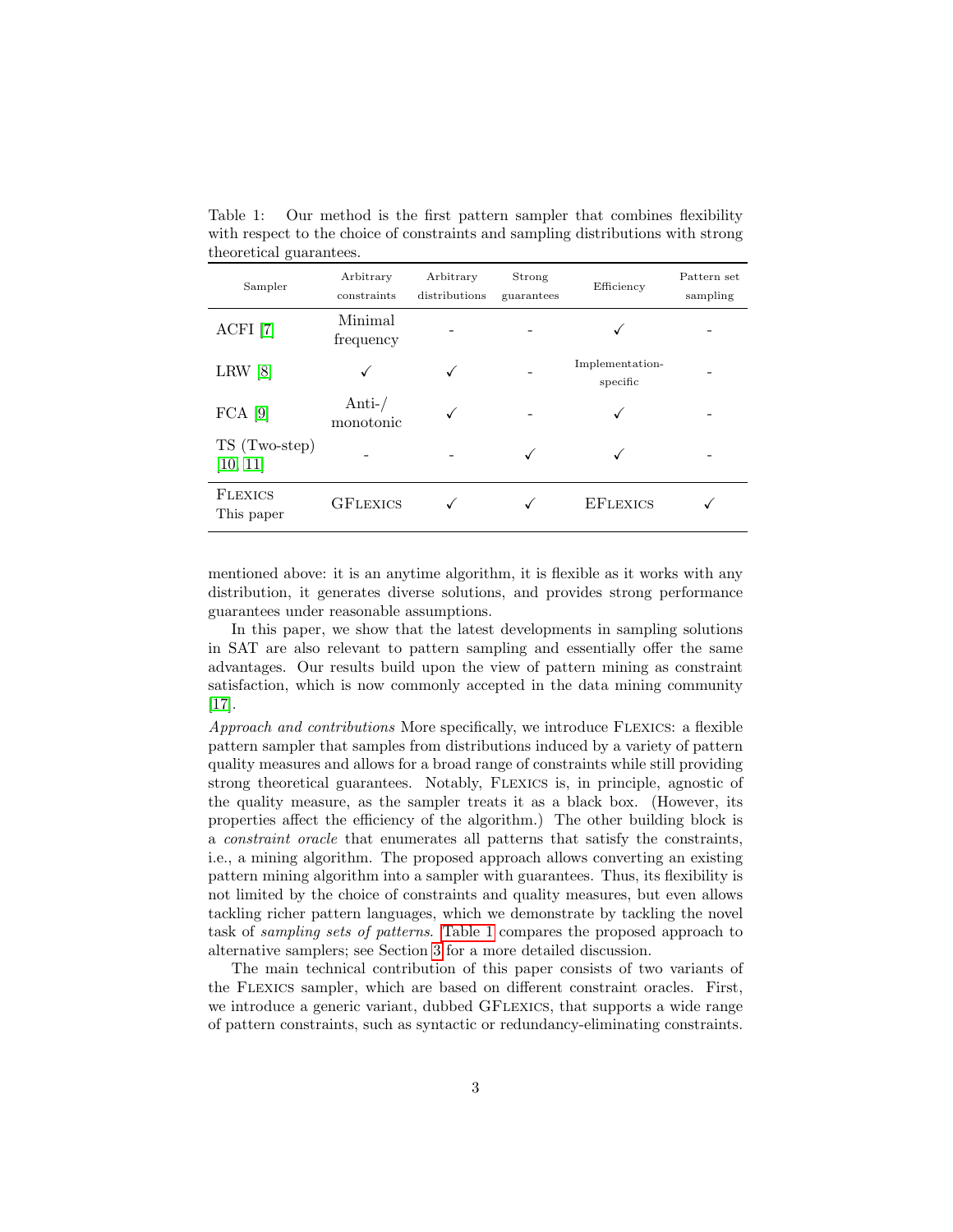GFlexics uses cp4im [\[17\]](#page-26-1), a declarative constraint programming-based mining system, as its oracle. Any constraint supported by cp4im can be used without interfering with the umbrella procedure that performs the actual sampling task. Unlike the original version of WeightGen that is geared towards SAT, GFlexics can handle cardinality constraints that are ubiquitous in pattern mining. Furthermore, we identify (based on previous research) the properties of the constraint satisfaction-based formalization of pattern mining that further improve the efficiency of the sampling procedure without affecting its guarantees and thus make it applicable to practical problems. We use GFLEXICS to tackle a wide range of well-known itemset sampling tasks as well as the novel pattern set sampling task. Second, as it is well-known that generic solvers impose an overhead on runtime, we introduce a variant specialized towards frequent item-sets, dubbed EFLEXICS, which has an extended version of ECLAT [\[18\]](#page-26-2) at its core as oracle.

Experiments show that Flexics' sampling accuracy is impressively high: in a variety of settings supported by the sampler, empirical frequencies are within a small factor of the target distribution induced by various quality measures. Furthermore, practical accuracy is substantially higher than theory guarantees. EFlexics is shown to be faster than its generic cousin, demonstrating that developing specialized solvers for specific tasks is beneficial when runtime is an issue. Finally, the flexibility of the sampler allows us to use the same approach to successfully tackle the novel problem of sampling pattern sets. This demonstrates that Flexics is a useful tool for pattern-based data exploration.

This paper is organized as follows. We formally define the problem of pattern sampling in Section [2.](#page-3-0) After reviewing related research in Section [3,](#page-4-0) we present the two key ingredients of the proposed approach in Section [4:](#page-5-0) 1) the perspective on pattern mining as a constraint satisfaction problem and 2) hashingbased sampling with WeightGen. In Section [5,](#page-8-0) we present Flexics, a flexible pattern sampler with guarantees. In particular, we outline the modifications required to adapt WEIGHTGEN to pattern sampling and describe the procedure to convert two existing mining algorithms into oracles suitable for use with WEIGHTGEN, which yields two variants of FLEXICS. In Section [6,](#page-12-0) we introduce the pattern set sampling task and describe how it can be tackled with Flexics. We also outline sampling non-overlapping tilings, an example of pattern set sampling that is studied in the experiments. The experimental evaluation in Section [7](#page-13-0) investigates the accuracy, scalability, and flexibility of the proposed sampler. We discuss its potential applications, advantages, and limitations in Section [8.](#page-21-0) Finally, we present our conclusions in Section [9.](#page-24-4)

### <span id="page-3-0"></span>2 Problem definition

Here we present a high-level definition of the task that we consider in this paper; for concrete instances and examples, see Sections [4](#page-5-0) and [6.](#page-12-0) The pattern sampling problem is formally defined as follows: given a dataset  $\mathcal{D}$ , a pattern language  $\mathcal{L}$ , a set of constraints  $\mathcal{C}$ , and a quality measure  $\varphi: \mathcal{L} \to \mathbb{R}^+$ , generate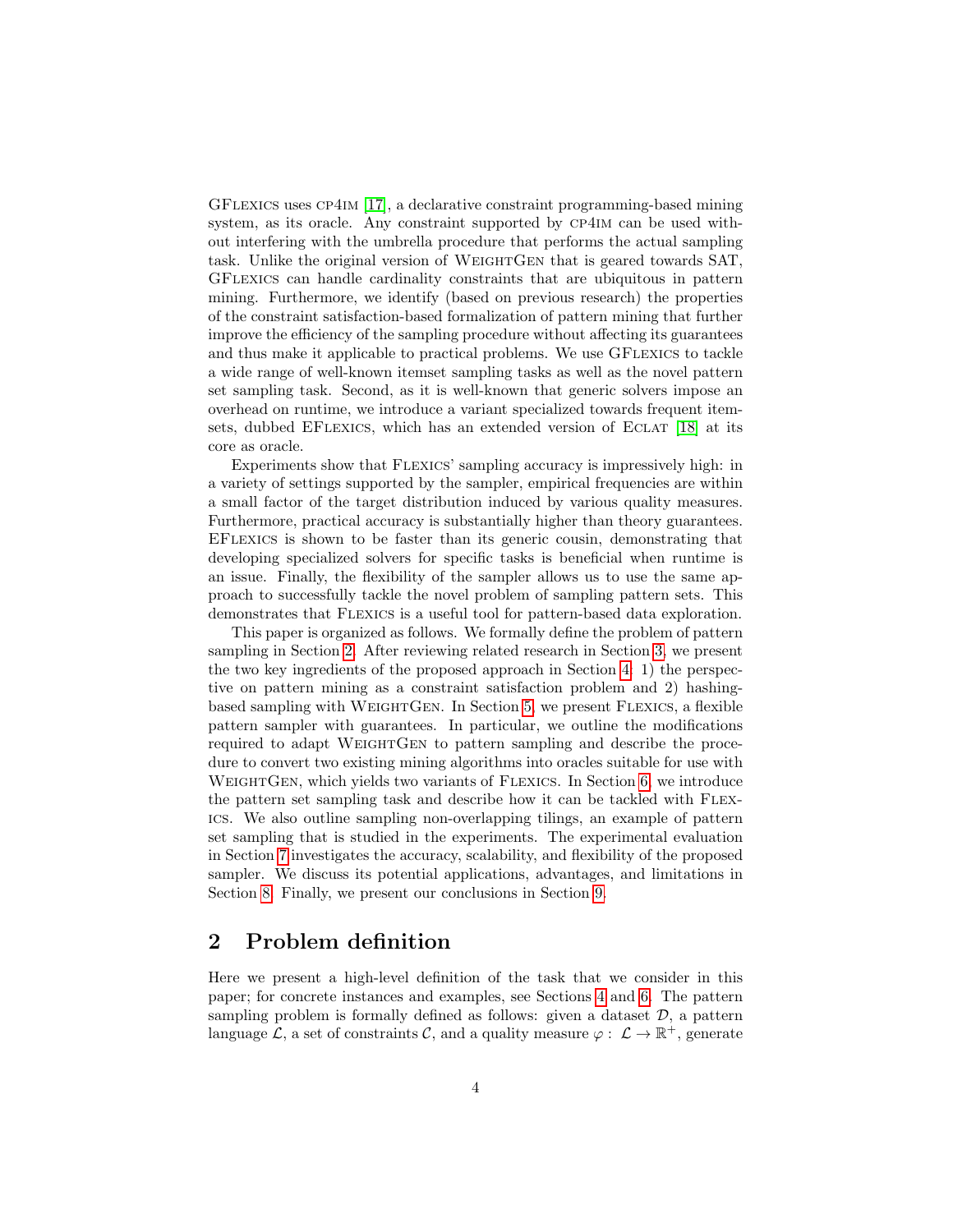random patterns that satisfy constraints in  $\mathcal C$  with probability proportional to their qualities:

$$
P_{\varphi}(p) = \begin{cases} \varphi(p)/Z_{\varphi} & \text{if } p \in \mathcal{L} \text{ satisfies } \mathcal{C} \\ 0 & \text{otherwise} \end{cases}
$$

where  $Z_{\varphi}$  is an (often unknown) normalization constant.

A quality measure quantifies the domain-specific interestingness of a pattern. The choice of a quality measure and constraints allows a user to express her analysis requirements. The sampling procedure meets these requirements by satisfying the constraints and generating high-quality patterns more frequently. Thus, sampled patterns are a representative subset of all interesting regularities in the dataset.

Pattern set mining is an extension of pattern mining, which considers sets of patterns rather than individual patterns. Despite its popularity, we are not aware of the existence of pattern set samplers. The task of pattern set sampling can easily be formalized as an extension of pattern sampling, where we sample sets of patterns  $s \subset \mathcal{L}$ , and the constraints  $\mathcal{C}$  as well as the quality measure  $\varphi$  are specified over sets of patterns (from  $2^{\mathcal{L}}$ ) rather than individual patterns (from  $\mathcal{L}$ ).

### <span id="page-4-0"></span>3 Related work

We here focus on two classes of related work, i.e., 1) pattern mining as constraint satisfaction and 2) pattern sampling.

Constrained pattern mining The study of constraints has been a prominent subfield of pattern mining. A wide range of constraint classes were investigated, including anti-monotonic constraints [\[1\]](#page-24-0), convertible constraints [\[19\]](#page-26-3), and others. Another development of these ideas led to the introduction of global constraints that concern multiple patterns and to the emergence of pattern set mining [\[20,](#page-26-4) [21\]](#page-26-5). Furtheremore, generic mining systems that could freely combine various constraints were proposed [\[22,](#page-26-6) [23\]](#page-26-7).

These insights allowed to draw a connection between pattern mining and constraint satisfaction in AI, e.g., SAT or constraint programming (CP). As a result, declarative mining systems, which use generic constraint solvers to mine patterns according to a declarative specification of the mining task, were proposed. For example, CP was used to develop first declarative systems for itemset mining [\[17\]](#page-26-1) and pattern set mining [\[24,](#page-26-8) [25\]](#page-26-9). Recently, declarative approaches have been extended to support sequence mining [\[26\]](#page-26-10) and graph mining [\[27\]](#page-27-0).

Constraint-based systems allow a user to specify a wide range of pattern constraints and thus provide tools to alleviate the pattern explosion. However, the underlying solvers use systematic search, which affects the order of pattern generation and thus prevents them from being used in a truly anytime manner due to low diversity of consecutive solutions. Similarly, pattern set miners that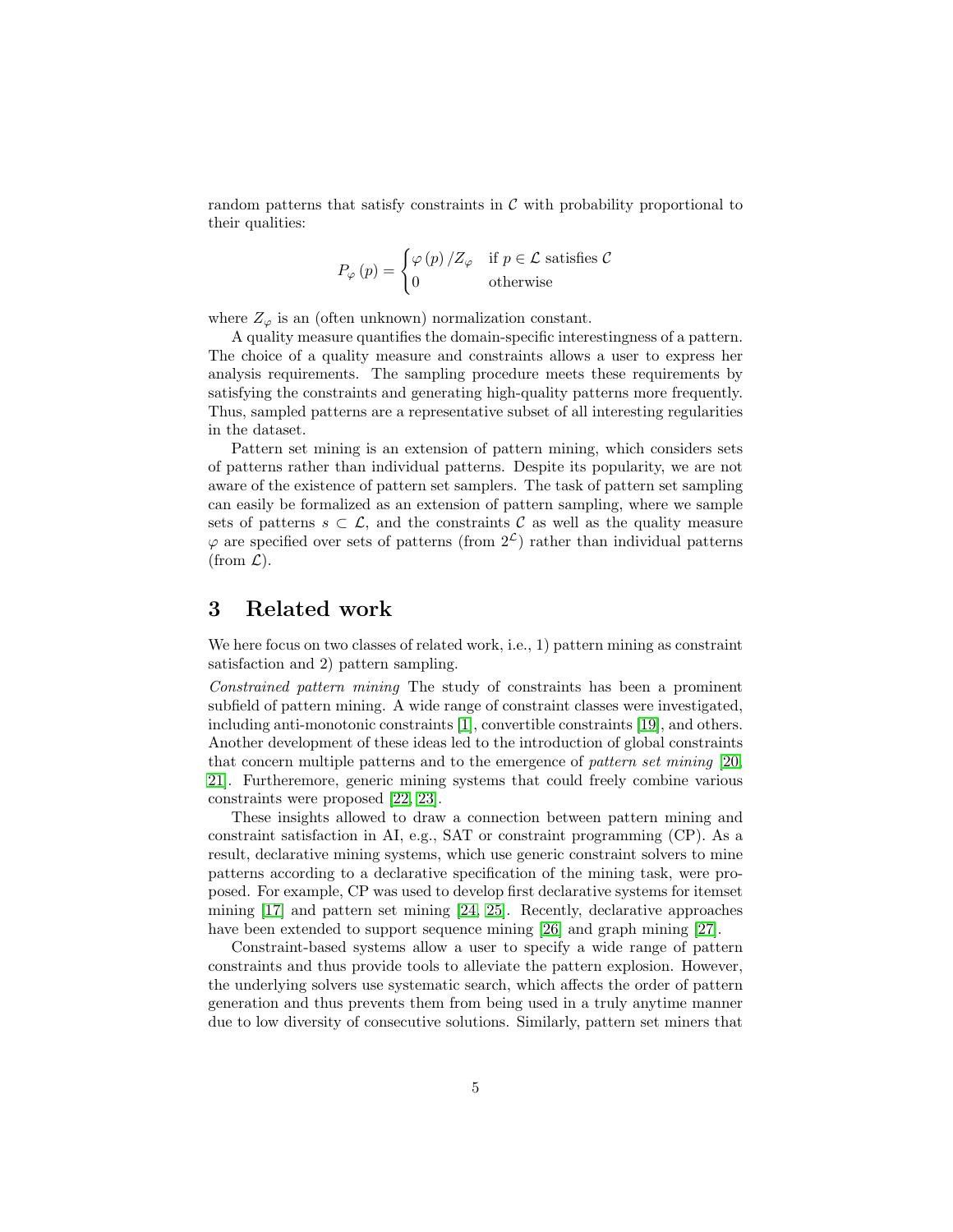directly aim at obtaining diverse result sets typically incur prohibitive computational costs as the size of the pattern space grows.

Pattern sampling In this paper we focus on the approaches that directly aim at generating random pattern collections rather than the methods whose goal is to estimate dataset or pattern language statistics; cf. Shervashidze et al. [\[28\]](#page-27-1).

[Table 1](#page-2-0) compares our method with the approaches described in Section [1,](#page-0-0) namely MCMC and two-step samplers [\[10,](#page-25-5) [11\]](#page-25-6). We further break down MCMC samplers into three groups: ACFI, the very first uniform sampler developed for approximate counting of frequent itemsets [\[7\]](#page-25-2); LRW, a generic approach based on random walks over pattern lattice [\[8\]](#page-25-3); and FCA, a sampler, which uses Markov chains based on insights from formal concept analysis [\[9\]](#page-25-4).

Although MCMC samplers provide theoretical guarantees, in practice, their convergence is often slow and hard to diagnose. Solutions such as long burn-in or heuristic adaptations either increase the runtime or weaken the guarantees. Furthermore, ACFI is tailored for a single task; FCA only supports anti-/monotone constraints; and LRW checks constraints locally, while building the neighborhood of a state, which might require advanced reasoning and extensive caching. Two-step samplers, while provably accurate and efficient, only support a limited number of weight functions and do not support constraints.

### <span id="page-5-0"></span>4 Preliminaries

We first outline itemset mining, a prototypical pattern mining task, and formalize it as a CSP and then describe WeightGen, a hashing-based sampling algorithm.

#### 4.1 Itemset mining

Itemset mining is an instance of pattern mining specialized for binary data. Let  $\mathcal{I} = \{1 \dots M\}$  denote a set of items. A dataset  $\mathcal{D}$  is a bag of transactions over *I*, where each transaction t is a subset of *I*, i.e.,  $t \subseteq I$ ;  $\mathcal{T} = \{1 \dots N\}$  is a set of transaction indices. The pattern language  $\mathcal L$  also consists of sets of items, i.e.,  $\mathcal{L} = 2^{\mathcal{I}}$ . An itemset p occurs in a transaction t, iff  $p \subseteq t$ . The frequency of p is the number of transactions in which it occurs:  $freq(p) = |\{t \in \mathcal{D} \mid p \subseteq t\}|.$ In labeled datasets, a transaction has a label from  $\{-, +\}$ ; freq<sup>-,+</sup> are defined accordingly.

We first give a brief overview of the general approach to solving CSPs and then present a formalization of itemset mining as a CSP, following that of cp4im [\[17\]](#page-26-1). Formally, a CSP is comprised of variables along with their domains and constraints over these variables. The goal is to find a solution, i.e., an assignment of values to all variables that satisfies all constraints. Every constraint is implemented by a propagator, i.e., an algorithm that takes domains as input and removes values that do not satisfy the constraint. Propagators are activated when variable domains change, e.g., by the search mechanism or other propagators. A CSP solver is typically based on depth-first search. After a variable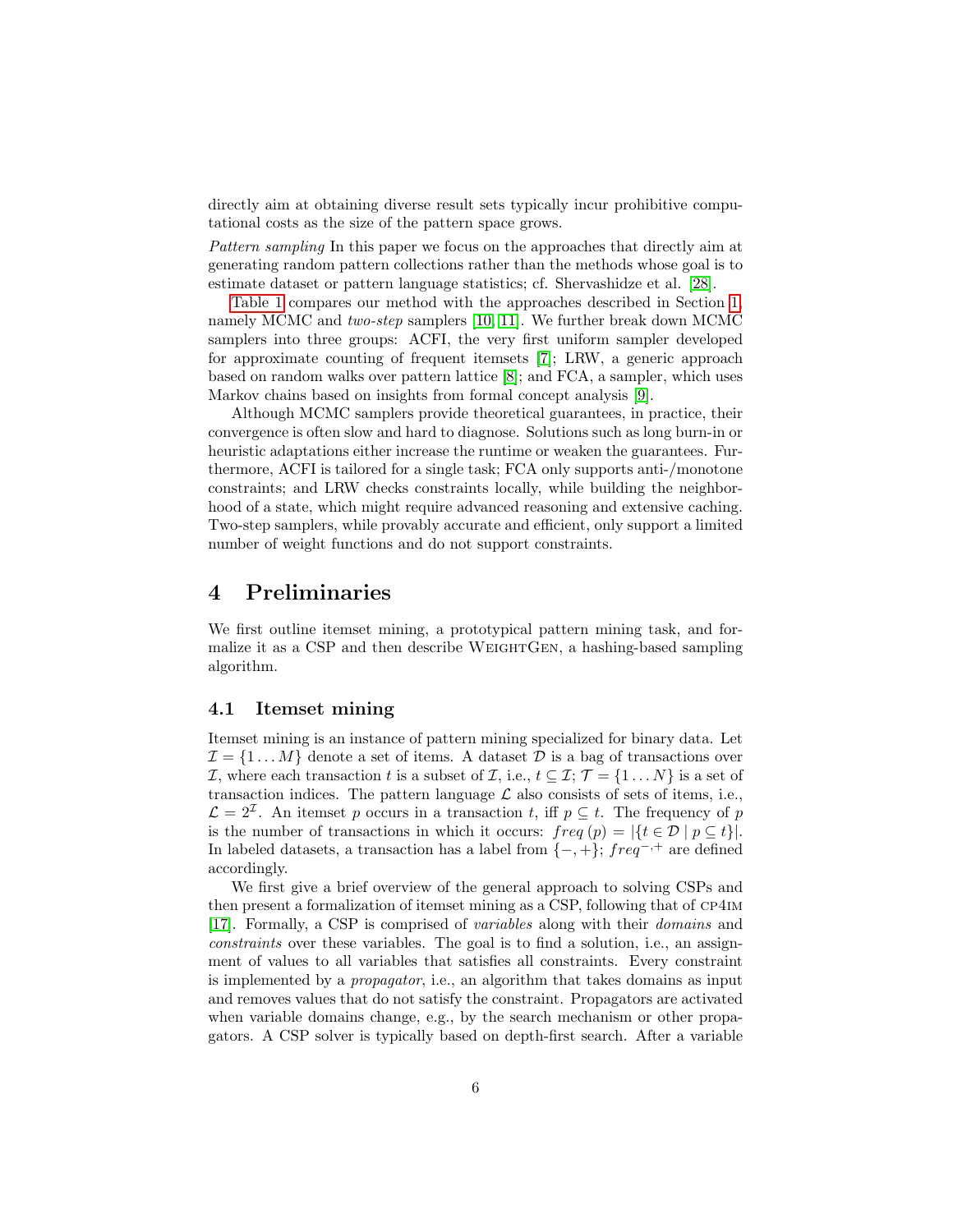<span id="page-6-0"></span>Table 2: Constraint programming formulations of common itemset mining constraints.  $I_i = 1$  implies that item i is included in the current (partial) solution, whereas  $T_t = 1$  implies that it covers transaction t.

| Constraint                  | Parameters           | CP formulation                                                                                                                                                                                                                                        |
|-----------------------------|----------------------|-------------------------------------------------------------------------------------------------------------------------------------------------------------------------------------------------------------------------------------------------------|
| coverage                    |                      | $\forall t \in \mathcal{T} \ T_t = 1 \Leftrightarrow \sum_{i \in \mathcal{T}} I_i (1 - \mathcal{D}_{ti}) = 0$                                                                                                                                         |
| $minfreq(\theta)$<br>closed | $\theta \in (0, 1]$  | $\forall i \in \mathcal{I} \ \ I_i = 1 \ \Rightarrow \sum_{t \in \mathcal{T}} T_t \mathcal{D}_{ti} \geq \theta \times  \mathcal{D} $<br>$\forall i \in \mathcal{I}$ $I_i = 1 \Leftrightarrow \sum_{t \in \mathcal{T}} T_t (1 - \mathcal{D}_{ti}) = 0$ |
| $minlen(\lambda)$           | $\lambda \in [1, M]$ | $\forall t \in \mathcal{T} \ T_t = 1 \Rightarrow \sum_{i \in \mathcal{T}} I_i \mathcal{D}_{ti} \geq \lambda$                                                                                                                                          |

is assigned a value, propagators are run until domains cannot be reduced any further. At this point, three cases are possible: 1) a variable has an empty domain, i.e., the current search branch has failed and backtracking is necessary, 2) there are unassigned variables, i.e., further branching is necessary, or 3) all variables are assigned a value, i.e., a solution is found.

Let  $I_i$  denote a variable corresponding to each item;  $T_t$  a variable corresponding to each transaction; and  $\mathcal{D}_{ti}$  a constant that is equal to 1, if item i occurs in transaction t, and 0 otherwise. Variables  $I_i$  and  $T_t$  are binary, i.e., their domain is  $\{0, 1\}$ . Each CSP solution corresponds to a single itemset. Thus, for example,  $I_i = 1$  implies that item i is included in the current (partial) solution, whereas  $T_t = 0$  implies that transaction t is not covered by it. [Table 2](#page-6-0) lists some of the most common constraints. The coverage constraint essentially models a dataset query and ensures that if the item variable assignment corresponds to an itemset  $p$ , only those transaction variables that correspond to indices of transactions where p occurs, are assigned value 1. Other constraints allow users to remove uninteresting solutions, e.g., redundant non-closed itemsets. Most solvers provide facilities for enumerating all solutions in sequence, i.e., to enumerate all patterns.

In contrast to hard constraints, quality measures are used to describe soft user preferences with respect to interestingness of patterns. Common quality measures concern frequency, e.g.,  $\varphi \equiv freq$ , discriminativity in a labeled dataset, e.g., purity  $\varphi(p) = \max \{ freq^+(p), freq^-(p) \} / freq(p),$  etc.

#### 4.2 WeightGen

WEIGHTGEN  $[16]$  is an algorithm for approximate weighted sampling of satisfying assignments (solutions) of a Boolean formula that only requires access to an efficient constraint oracle that enumerates the solutions, e.g., a SAT solver. The core idea consists in partitioning the solution space into a number of "cells" and sampling a solution from a random cell. Partitioning with desired properties is obtained via augmenting the original problem with random XOR constraints. Theoretical guarantees stem from the properties of uniformly random XOR constraints. The sequel follows Sections 3-4 in Chakraborty et al. [\[16\]](#page-26-0).

Problem statement and guarantees Formally, let  $\bf{F}$  denote a Boolean formula;  $F$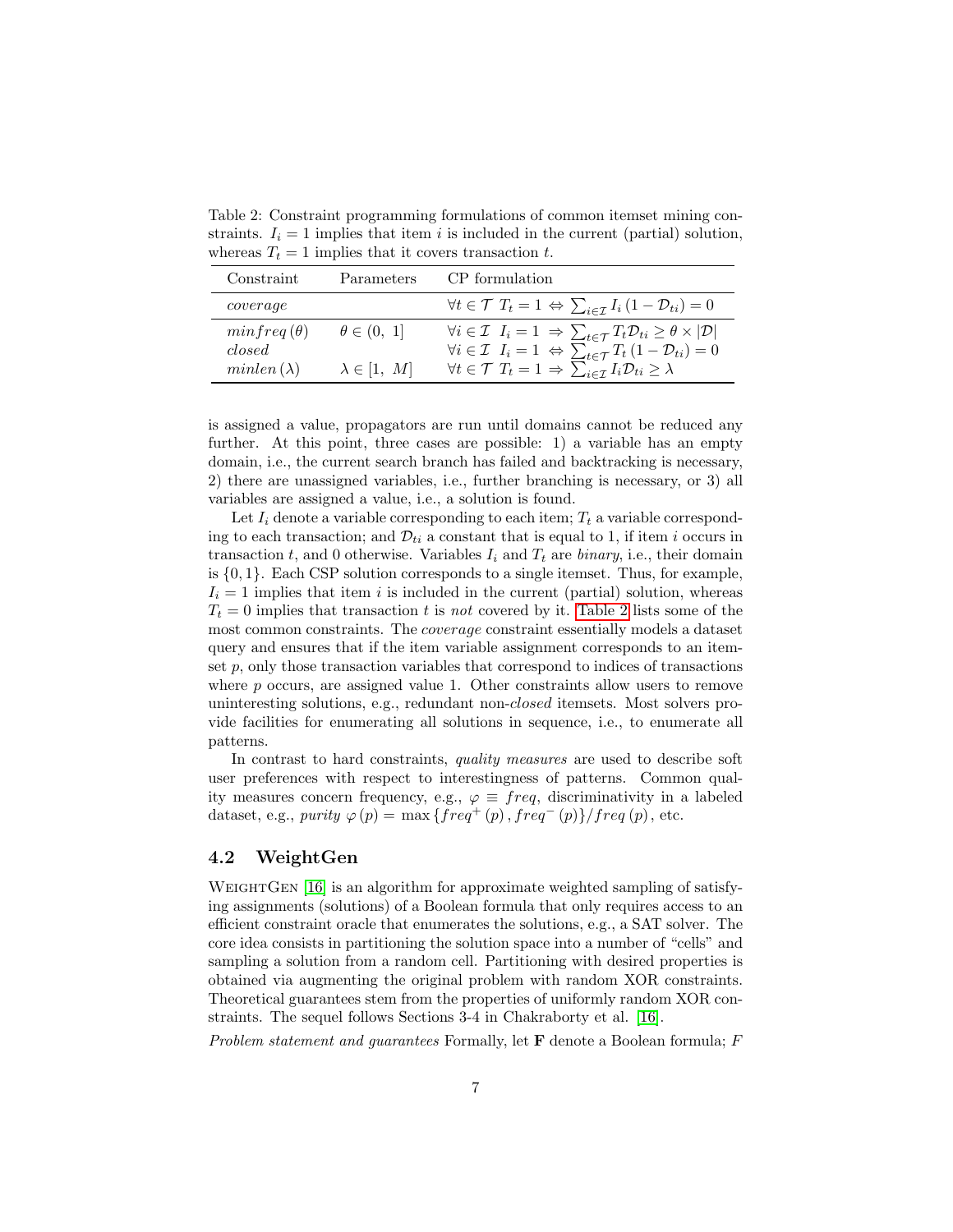a satisfying variable assignment of **F**; M the total number of variables;  $w(\cdot)$  a black-box weight function that for each F returns a number in  $(0, 1]$ ; and  $w_{min}$ (resp.  $w_{max}$ ) the minimal (resp. maximal) weight over all satisfying assignments of F. The weight function induces the probability distribution over satisfying assignments of **F**, where  $P_w(F) = w(F)/\sum w(F')$ . Quantity  $r = w_{max}/w_{min}$ is the (possibly unknown) *tilt* of the distribution  $P_w$ .

Given a user-provided upper bound on tilt  $\hat{r} \geq r$  and a desired sampling error tolerance  $\kappa \in (0, 1)$  (the lower  $\kappa$ , the tighter the bounds on the sampling error), WEIGHTGEN generates a random solution  $F$ . Performance guarantees concern both accuracy and efficiency of the algorithm and depend on the parameters and the number of variables M; see Section [5](#page-8-0) for details.

Algorithm Recall that the core idea that underlies sampling with guarantees is partitioning the overall solution space into a number of random cells by adding random XOR constraints. WEIGHTGEN proceeds in two phases: 1) the estimation phase and 2) the sampling phase. The goal of the estimation phase is to estimate the number of XOR constraints necessary to obtain a "small" cell, where the required cell weight is determined by the desired sampling error tolerance.

The sampling phase starts with applying the estimated number of XOR constraints. If it obtains a cell whose total weight lies within a certain range, which depends on  $\kappa$ , a solution is sampled exactly from all solutions in the cell; otherwise, it adds a new random XOR constraint. However, the number of XOR constraints that can be added is limited. If the algorithm cannot obtain a suitable cell, it indicates failure and returns no sample.

Both phases make use of a bounded oracle that terminates as soon as the total weight of enumerated solutions exceeds a predefined number. It enumerates solutions of the original problem F augmented with the XOR constraints. An individual XOR constraint over variables **X** has the form  $\bigotimes b_i \cdot X_i = b_0$ , where  $b_{0|i} \in \{0,1\}$ . The coefficients  $b_i$  determine the variables involved in the constraint, whereas the *parity bit*  $b_0$  determines whether an even or an odd number of variables must be set to 1. Together, m XOR constraints identify one cell belonging to a partitioning of the overall solution space into  $2^m$  cells.

The core operation of WEIGHTGEN involves drawing coefficients uniformly at random, which induces a random partitioning of the solution space that satisfies the 3-wise independence property, i.e., knowing the cells for two arbitrary assignments does not provide any information about the cell for a third assignment [\[12\]](#page-25-7). This ensures desired statistical properties of random partitions, required for the theoretical guarantees. The reader interested in further technical details should consult Appendix [A](#page-28-0) and Chakraborty et al. [\[16\]](#page-26-0).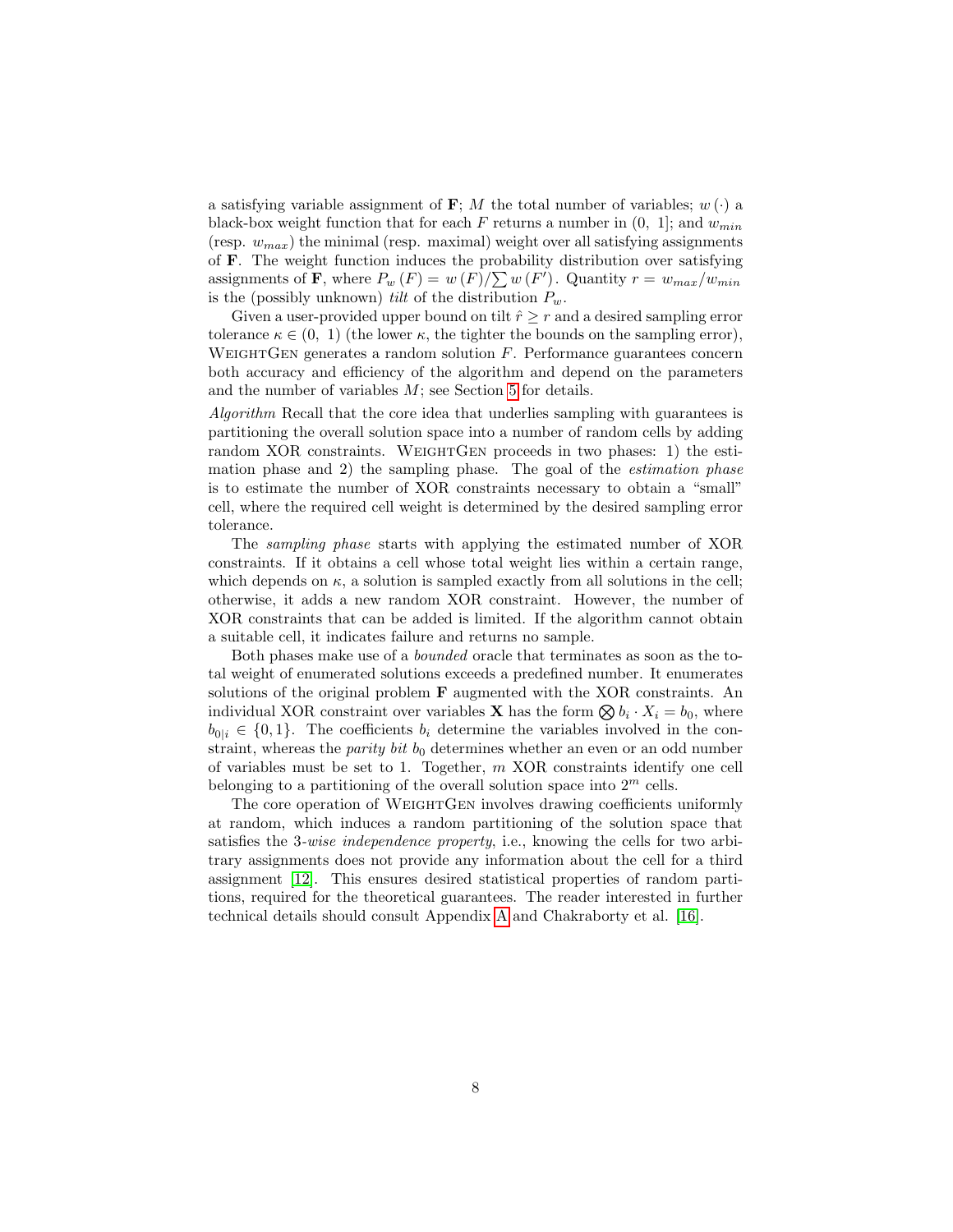# <span id="page-8-0"></span>5 Flexics: Flexible pattern sampler with guarantees

In this paper, we propose FLEXICS, a pattern sampler that uses WEIGHTGEN as the umbrella sampling procedure. To this end, we 1) extend it to CSPs with binary variables, a class of problems that is more general than SAT and that includes pattern mining as described in Section [4;](#page-5-0) 2) augment existing pattern mining algorithms for use with WEIGHTGEN; and 3) investigate the properties of pattern quality measures in the context of WEIGHTGEN's requirements.

WEIGHTGEN was originally presented as an algorithm to sample solutions of the SAT problem. Pattern mining problems cannot be efficiently tackled by pure Boolean solvers due to the prominence of cardinality constraints (e.g.,  $minfreq$ ). However, we observe that the core sampling procedure is applicable to any CSP with binary variables, as its solution space can be partitioned with XOR constraints in the required manner.

Based on this insight, we present two variants of Flexics that differ in their oracles. Each oracle is essentially a pattern mining algorithm extended to support XOR constraints along with common constraints on patterns. The first one, dubbed GFlexics, builds upon the generic formalization and solving techniques described in Section [4](#page-5-0) and thus supports a wide range of constraints. Owing to the properties of the coverage constraint, XOR constraints only need to involve item variables<sup>[1](#page-8-1)</sup>, which makes them relatively short, mitigating the computational overhead. Moreover, this perspective helps us design the second approach, dubbed EFlexics, which uses an extension of Eclat [\[18\]](#page-26-2), a wellknown mining algorithm, as an oracle. It is tailored for a single task (frequent itemset mining, i.e., it only supports the minfreq constraint), but is capable of handling larger datasets. We describe each oracle in detail in the following subsections.

Given a dataset  $\mathcal{D}$ , constraints  $\mathcal{C}$ , a quality measure  $\varphi$ , and the error tolerance parameter  $\kappa \in (0, 1)$ , FLEXICS first constructs a CSP corresponding to the task of mining patterns satisfying  $C$  from  $D$ . It then determines parameters for the sampling procedure, including the appropriate number of XOR constraints, and starts generating samples. To this end, it uses one of the two proposed oracles to enumerate patterns that satisfy  $\mathcal C$  and random XOR constraints. Both variants of Flexics support sampling from black-box distributions derived from quality measures and, most importantly, preserve the theoretical guarantees of  $W$ EIGHT $GEN^2$  $GEN^2$ :

<span id="page-8-3"></span>Theorem 1. The probability that Flexics samples a random pattern p that satisfies constraints  $\mathcal C$  from a dataset  $\mathcal D$ , lies within a bounded range determined by the quality of the pattern  $\varphi(p)$  and  $\kappa$ :

$$
\frac{\varphi(p)}{Z_{\varphi}} \times \frac{1}{1+\varepsilon(\kappa)} \le P(\text{FLEXICS}(\mathcal{D}, \mathcal{C}, \varphi; \kappa) = p) \le \frac{\varphi(p)}{Z_{\varphi}} \times (1+\varepsilon(\kappa))
$$

<span id="page-8-2"></span><span id="page-8-1"></span><sup>&</sup>lt;sup>1</sup>In other words, item variables  $I$  are the *independent support* of a pattern mining CSP.

 $^2$  [Theorem 1](#page-8-3) corresponds to and follows from Theorem 3 of Chakraborty et al. [\[16\]](#page-26-0).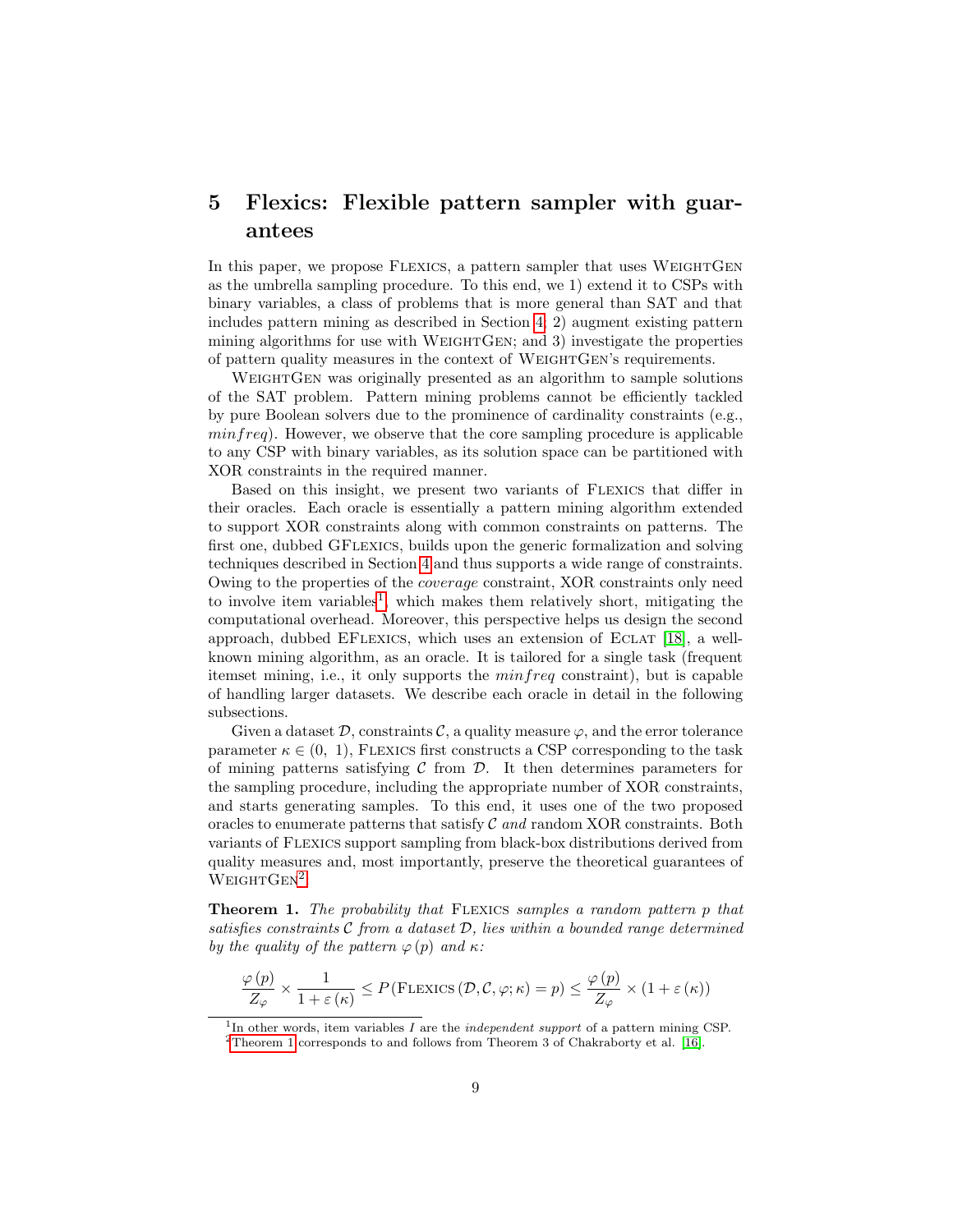Proof. Theorem 3 of Chakraborty et al. [\[16\]](#page-26-0) states:

$$
P_w(F)/(1+\varepsilon(\kappa)) \le \hat{P}_F \le P_w(F) \times (1+\varepsilon(\kappa))
$$

where  $\hat{P}_F$  denotes the probability that WEIGHTGEN called with parameters  $\hat{r}$ and  $\kappa$  samples the solution F,  $P_w(F) \propto w(F)$  denotes the target probability of F, and  $\varepsilon(\kappa) = (1 + \kappa) (2.36 + 0.51/(1 - \kappa)^2) - 1$  denotes sampling error derived from  $\kappa$ .

For technical purposes, we introduce the notion of the weight of a pattern as its quality scaled to the range  $(0, 1]$ , i.e.,  $w_{\varphi}(p) = \varphi(p)/C$ , where C is an arbitrary constant such that  $C \ge \max_{p \in \mathcal{L}} \varphi(p)$ . The proof follows from Theo-rem 3 of Chakraborty et al. [\[16\]](#page-26-0) and the observation that FLEXICS  $(D, \mathcal{C}, \varphi; \kappa)$ is equivalent to WEIGHTGEN (CSP  $(\mathcal{D}, \mathcal{C}), w_{\varphi}; \kappa$ ). The estimation phase effectively corrects for potential discrepancy between C and  $Z_{\varphi}$ .  $\Box$  $\Box$ 

Furthermore, Theorem 4 of Chakraborty et al. [\[16\]](#page-26-0), provides *efficiency guar*antees: the number of calls to the oracle is linear in  $\hat{r}$  and polynomial in M and  $1/\varepsilon(\kappa)$ . The assumption that the tilt is *bounded from above* by a reasonably low number is the only assumption regarding a (black-box) weight function. Moreover, it only affects the efficiency of the algorithm, but not its accuracy.

Thus, using a quality measure with Flexics requires knowledge of two properties: scaling constant  $C$  and tilt bound  $\hat{r}$ . In practice, both are fairly easy to come up with for a variety of measures. For example, for freq and purity,  $C = |\mathcal{D}|$ ,  $\hat{r} = \theta^{-1}$  and  $C = 1$ ,  $\hat{r} = 2$  respectively; see Section [6](#page-12-0) for another example.

#### 5.1 GFlexics: Generic pattern sampler

The first variant relies on cp4im [\[17\]](#page-26-1), a constraint programming-based mining system. A wide range of constraints supported by CP4IM are automatically supported by the sampler and can be freely combined with various quality measures.

In order to turn cp4im into a suitable bounded oracle, we need to extend it with an efficient propagator for XOR constraints. This propagator is based on the process of Gaussian elimination [\[29\]](#page-27-2), a classical algorithm for solving systems of linear equations. Each XOR constraint can be viewed as a linear equality over the field  $\mathbb{F}_2$  of two elements, 0 and 1, and all coefficients form a binary matrix [\(Figure 1.](#page-10-0)2). At each step, the matrix is updated with the latest variable assignments and transformed to row echelon form, where all ones are on or above the main diagonal and all non-zero rows are above any rows of all zeroes [\(Figure 1.](#page-10-0)3). During echelonization, two situations enable propagation. If a row becomes empty while its right hand side is equal to 1, the system is unsatisfiable and the current search branch terminates [\(Figure 1.](#page-10-0)5). If a row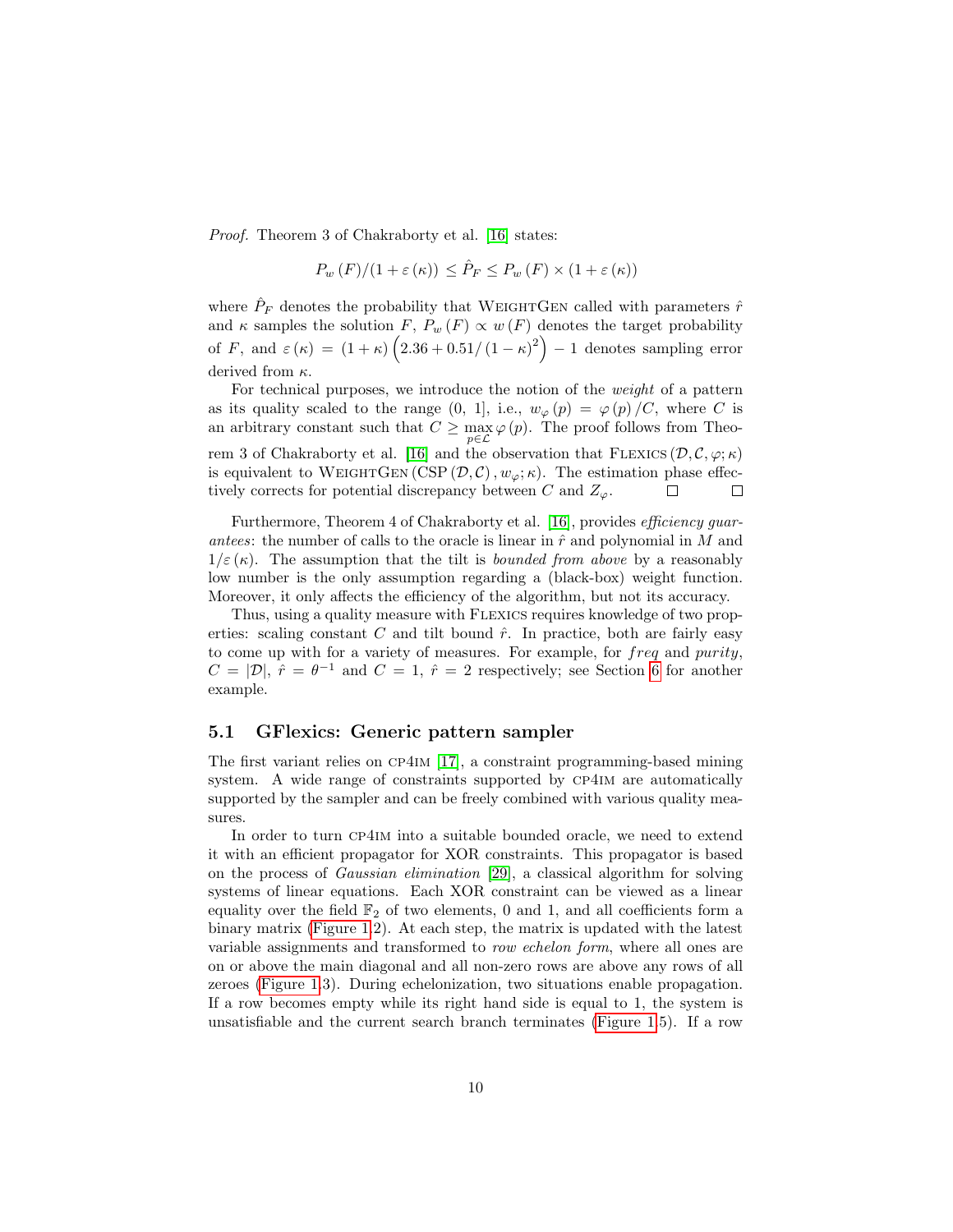| $x_1 \otimes x_5 = 1$                         | 100011         | 1000111                        | 100011               | $\rightarrow$ 0 0 0 0<br>0 <sup>1</sup> |
|-----------------------------------------------|----------------|--------------------------------|----------------------|-----------------------------------------|
| $x_2\otimes x_3\otimes x_4\otimes x_5=0$      | 0 1 1 1 1<br>0 | $\rightarrow$ 0 1 0 0 0 0      | $0 \t0 \t0 \t1 \t11$ | 000100                                  |
| $x_1 \otimes x_2 \otimes x_3 \otimes x_5 = 0$ | 1 1 1 0 1   0  | $\rightarrow$ 0 0 1 0 0<br>  1 | 0 0 0 0 0 0          | 0 0 0 0 0 0                             |
| $x_2 \otimes x_4 \otimes x_5 = 1$             | 01011          | 0 0 0 1 1 1                    | 0 0 0 0 0 0          | 0 0 0 0 0 0                             |
| Random                                        | 2) Initial     | 3)                             | 4)                   | 5) If $x_1$ and                         |
| XOR.                                          | con-           | Echelonized                    | Updated              | $x_5$ are set to 1                      |
| constraints                                   | straint        | matrix:                        | matrix               | (e.g., by                               |
|                                               | matrix         | assign-                        | $(\text{rows } 2)$   | search), the                            |
|                                               |                | ments                          | and 4 are            | system is                               |
|                                               |                | $x_2=0$ and                    | swapped)             | unsatisfiable                           |
|                                               |                | $x_3=1$ are                    |                      |                                         |
|                                               |                | derived                        |                      |                                         |

<span id="page-10-0"></span>Figure 1: Propagating XOR constraints using Gaussian elimination in  $\mathbb{F}_2$ .

contains only one free variable, it is assigned the right hand side of the row [\(Figure 1.](#page-10-0)3).

Gaussian elimination in  $\mathbb{F}_2$  can be performed very efficiently, because no division is necessary (all coefficients are 1), and subtraction and addition are equivalent operations. For a system of  $k$  XOR constraints over  $n$  variables, the total time complexity of Gaussian elimination is  $\mathcal{O}(k^2n)$ .

#### 5.2 EFlexics: Efficient pattern sampler

Generic constraint solvers currently cannot compete with the efficiency and scalability of specialized mining algorithms. In order to develop a less flexible, yet more efficient version of our sampler, we extend the well-known Eclat algorithm to handle XOR constraints. Thus, EFLEXICS is tailored for frequent itemset sampling and uses EclatXOR (Algorithm [1\)](#page-11-0) as an oracle.

Algorithm [1](#page-11-0) shows the pseudocode of the extended ECLAT. The algorithm relies on the vertical data representation, i.e., for each candidate item, it stores a set of indices of transactions (TIDs), in which this item occurs (Line [4\)](#page-11-0). Eclat starts with determining frequent items and ordering them, by frequency ascending. It explores the search space in a depth-first manner, where each branch corresponds to (ordered) itemsets that share a prefix.

The core operation is referred to as *processing an equivalence class* of itemsets (EqClass). For each prefix, Eclat maintains a set of candidate suffixes, i.e., items that follow the last item of the prefix in the item order and are frequent. The frequency of a candidate suffix, given the prefix, is computed by intersecting its TID with the TID of the prefix (Lines [9, 15,](#page-11-0) and [22\)](#page-11-0).

We extend ECLAT with XOR constraint handling (Lines [16-22\)](#page-11-0). Variable updates stem from ECLAT extending the prefix and removing infrequent suffixes (Line [16\)](#page-11-0). XOR propagation can result in extending the prefix or removing candidate suffixes as well (Line [19\)](#page-11-0). Furthermore, if the prefix has been extended,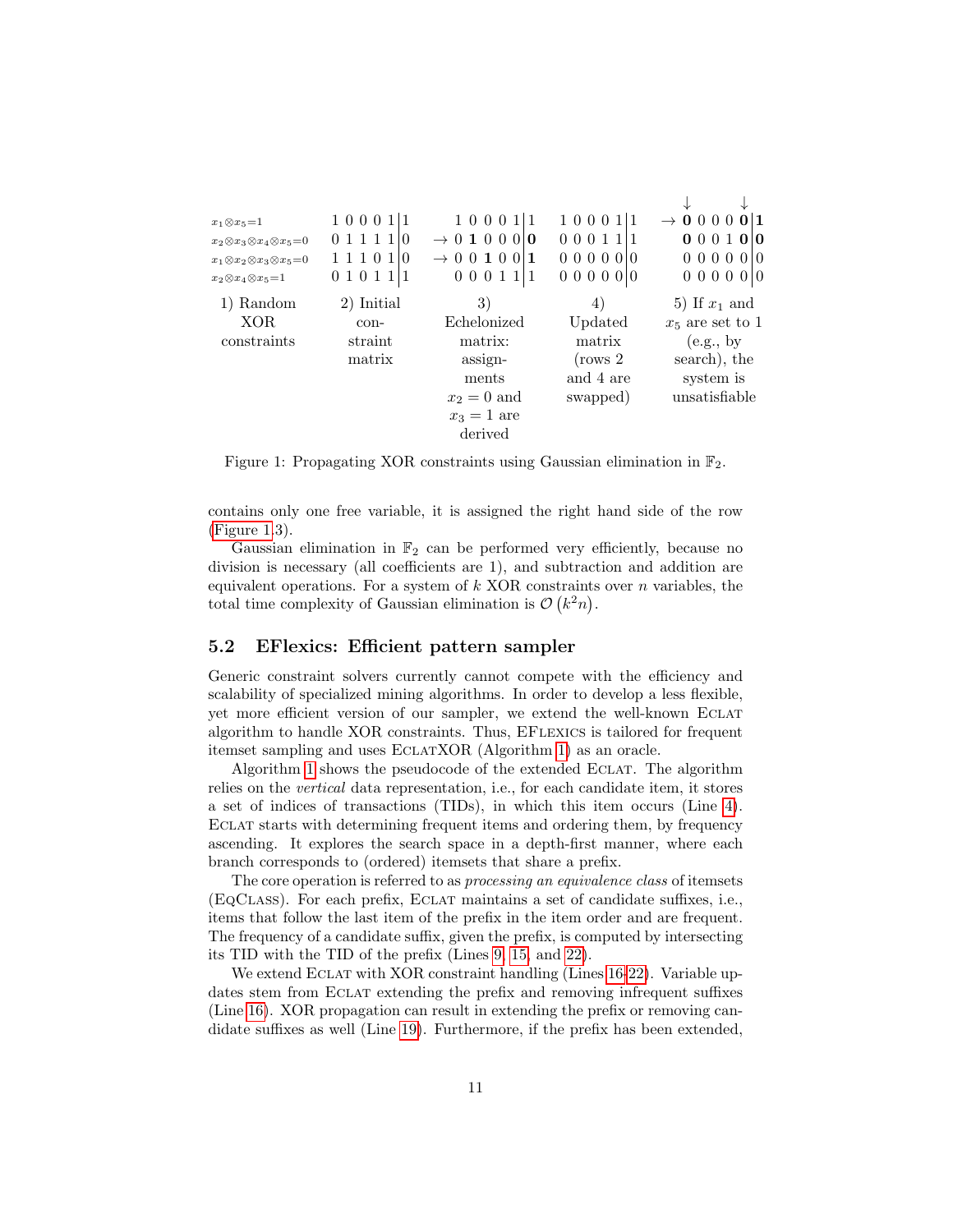<span id="page-11-0"></span>Algorithm 1 ECLAT augmented with XOR constraint propagation (Lines [16-](#page-11-0) [22\)](#page-11-0)

**Input:** Dataset  $D$  over items  $\mathcal{I}$ , min.freq  $\theta$ , XOR matrix  $M$ **Assumes:** Item order  $\succ_{\mathcal{I}}$  by frequency ascending 1: function ECLATXOR $(D, \theta, M)$  $\triangleright$  Mine all frequent patterns that satisfy XOR constraints encoded by M 2: Frequent items  $FI = \emptyset$ 3: for item  $i \in \mathcal{I}$  do 4:  $TID_i = {\text{transaction index } t \in \mathcal{T} | D_{ti} = 1}$ 5: if  $|TID_i| \geq \theta$  then  $\triangleright$  Item is frequent 6:  $FI \stackrel{Add}{\leftarrow} (i, TID_i)$ 7:  $SORT(FI, \succ_{\tau})$ 8: for  $i \in FI$  do 9: Candidate suffixes  $CS = \{i' \in FI \setminus i \mid i' >_I i\}$ 10:  $\text{EqCLASS}(\{i\}, \text{CS}, \text{M})$ 11: function EQCLASS(Prefix P, cand.suffixes  $CS \neq \emptyset$ , M)  $\triangleright$  Mine all patterns that start with P 12: if CHECKCONSTRAINTS $(P, M)$  then 13: **return** P  $\triangleright$  Return prefix, if it satisfies XORs 14: **for** candidate suffix  $s \in CS$  do 15:  $P' = P \cup s$ ; frequent suffixes  $FS =$  $\{f \notin CS \setminus s \mid f >_{\mathcal{I}} s \land |f.TID \cap s.TID| \geq \theta\}$  $\begin{array}{c} \hline \end{array}$  $\begin{array}{c} \hline \end{array}$  $\triangleright$  Propagate XOR constraints 16:  $U_1 = \{s\}, U_0 = CS \setminus FS$   $\triangleright$  Variable updates 17:  $M' = \text{UPDATECHELONIZE}(M, U_1, U_0)$ 18:  $(A_1, A_0) = \text{PropagATE}(M')$  $\triangleright$  Item variables  $\triangleright$  that were assigned value 1 or 0 by propagation 19:  $FS' = FS \setminus (A_1 \cup A_0)$ <br>20: **if**  $A_1 \neq \emptyset$  then 20: **if**  $A_1 \neq \emptyset$  then  $\triangleright$  If prefix was extended,  $\triangleright$  update TIDs and check support 21:  $P' \leftarrow P' \cup A_1, \Delta_{TID} = \bigcap$  $f \in A_1$  $f.TID$ 22:  $\qquad \qquad \mathcal{F}S' \leftarrow \{f' \in FS': |f'.TID \cap \Delta_{TID}| \geq \theta\}$ 23: if  $|P' . TID| \ge \theta \wedge FS' \ne \emptyset$  then 24. EQCLASS $(P', FS'', M')$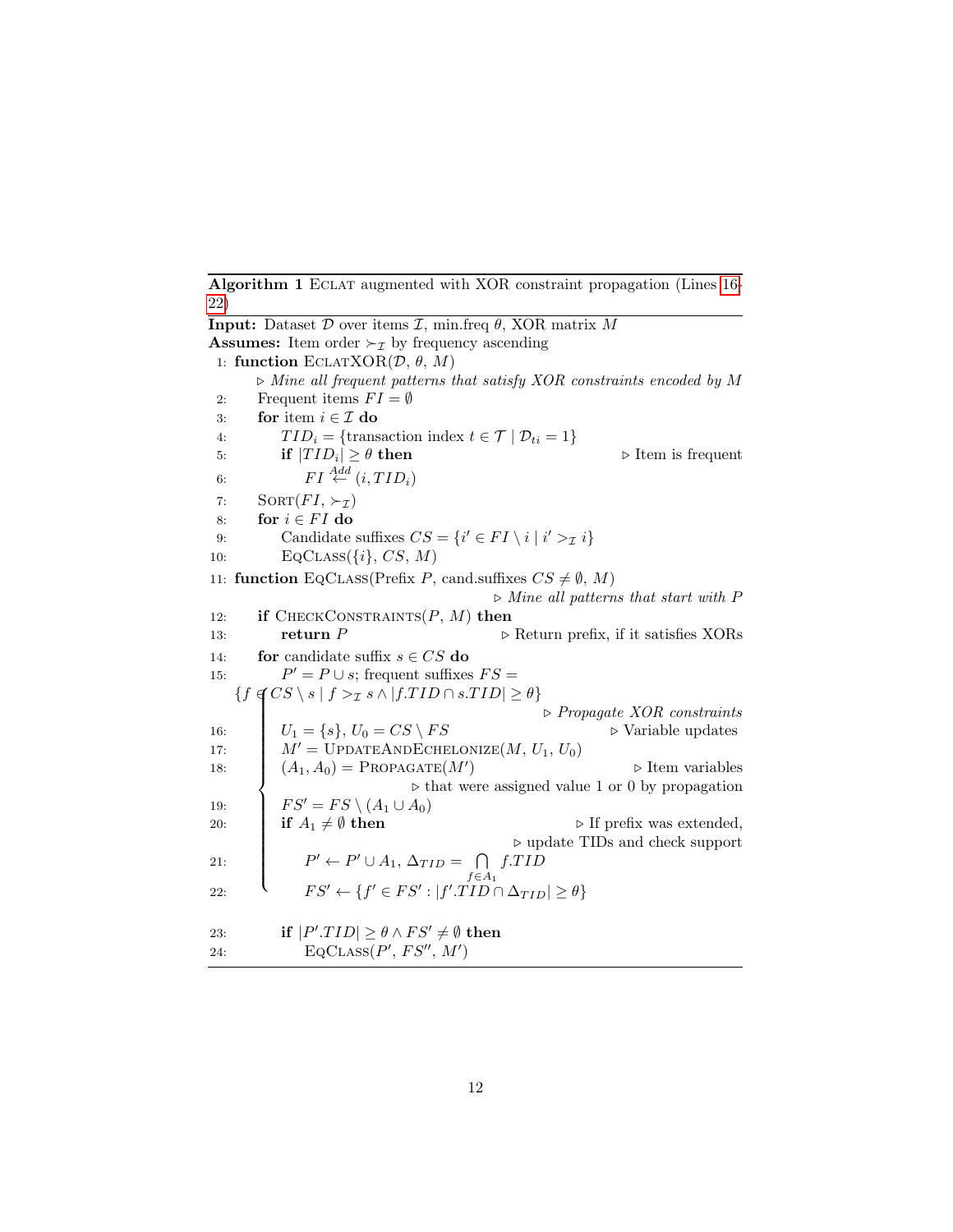TIDs of candidate suffixes need to be updated, with some of them possibly becoming infrequent, leading to further propagation (Lines [19-22\)](#page-11-0). If the prefix becomes infrequent, the search branch terminates.

Fixed variable-order search, like Eclat, is an advantageous case for Gaussian elimination [\[30\]](#page-27-3): non-zero elements are restricted to the right region of the matrix, hence Gaussian elimination only needs to consider a contiguous, progressively shrinking subset of columns. Total memory overhead of EclatXOR compared to plain ECLAT is  $\mathcal{O}(d \times |\mathcal{F}| \times N_{XOR} + pivot \times r)$ , where d denotes maximal search depth,  $|\mathcal{F}|$  the number of frequent singletons (columns of a matrix), and  $N_{XOR}$  the number of XOR constraints (rows of a matrix). The first term refers to a set of XOR matrices in unexplored search branches, whereas the second term refers to storing itemsets in a cell (Line [19](#page-30-0) in Algorithm [2](#page-30-0) in Appendix [A\)](#page-28-0).

### <span id="page-12-0"></span>6 Pattern set sampling

We highlight the flexibility of Flexics by introducing and tackling the novel task of sampling sets of patterns. For the purposes of sampling, a set of patterns is essentially treated as a composite pattern. Typically, constituent patterns are required to be different from each other. The quality (and hence, the sampling probability) of a pattern set depends on collective properties of constituent patterns. These characteristics, coupled with the immense size of the pattern set search space, make sampling even more challenging.

To develop a sampler, we extend GFlexics with the CSP-formulation of the k-pattern set mining task [\[25\]](#page-26-9), which in turn builds upon the formulation of the itemset mining task described in Section [4.](#page-5-0) Recall that a CSP is defined by a set of variables and constraints over these variables. Each constituent pattern is modeled with distinct item and transaction variables, i.e.,  $I_{ik}$  and  $T_{tk}$  for the  $k$ th pattern  $p_k$ . Note that this increases the length of XOR constraints, which poses an additional challenge from the sampling perspective.

Any single-pattern constraint can be enforced for a constituent pattern, e.g.,  $minfreq(\theta)$ , closed, or minlen (λ). A common pattern set-specific constraint is no overlap, which enforces that neither the itemsets (1), nor the sets of transactions that they cover (2) overlap:

$$
(1) \,\forall i \in \mathcal{I} \sum I_{ik} \le 1 \qquad (2) \,\forall t \in \mathcal{T} \sum T_{tk} \le 1
$$

Furthermore, there is typically a symmetry-breaking constraint that requires that the set of transaction indices of  $p_i$  lexicographically precedes those of  $\{p_i \mid j > i\}.$  This approach allows modeling a wide range of pattern set sampling tasks, e.g., sampling k-term DNFs, conceptual clusterings, redescriptions, and others. In this paper, we use the problem of *tiling datasets* [\[31\]](#page-27-4) as an example.

The main aim of tiling is to cover a large number of 1s in a binary 0/1 dataset with a given number of patterns. Thus, a *tiling* is essentially a set of itemsets that together describe as many item occurrences as possible. Without loss of generality, we describe the task of sampling non-overlapping 2-tilings  $(k = 2)$ .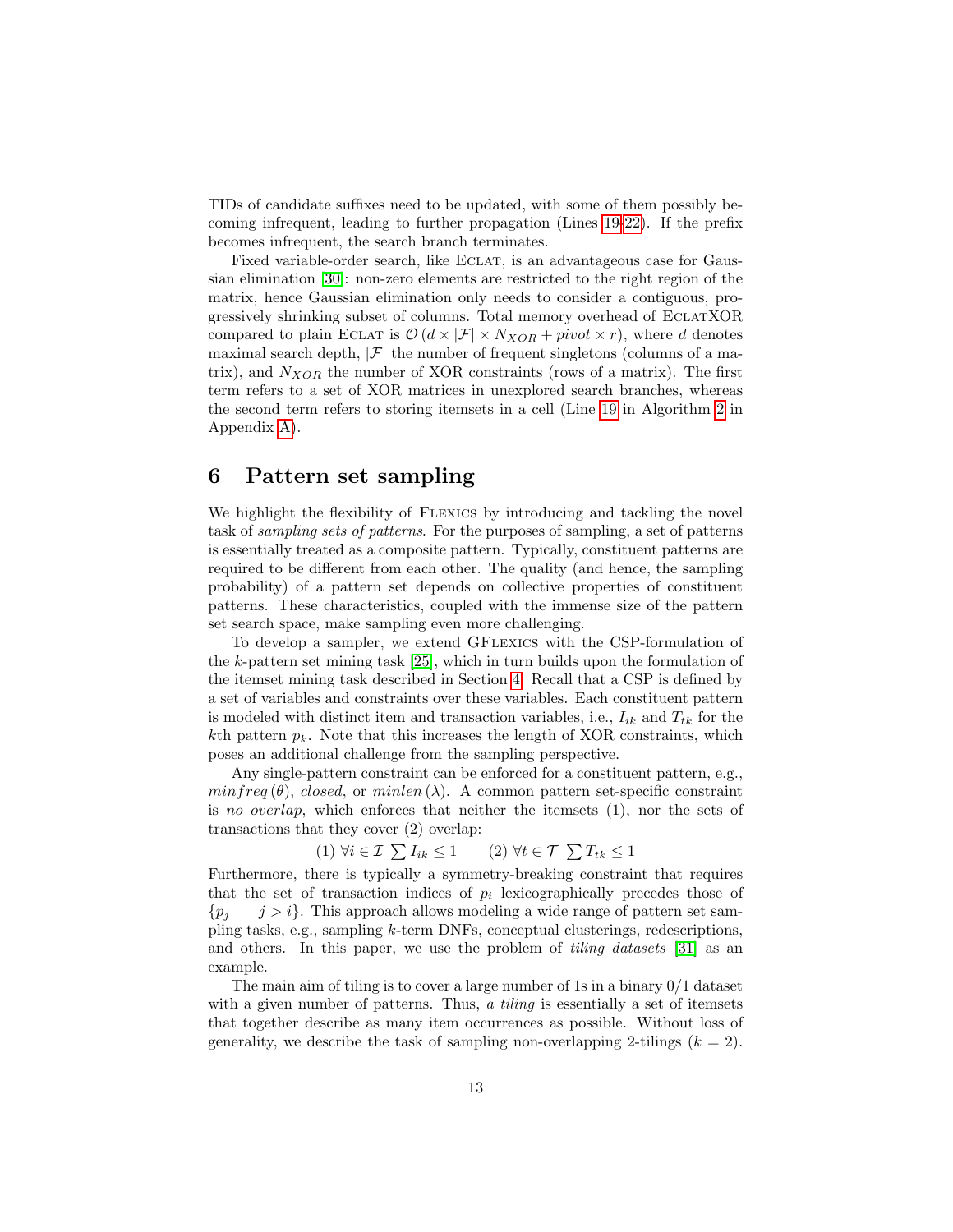Let  $p_1$  and  $p_2$  denote the constituent patterns of a 2-tiling. The quality of a tiling is equal to its area, i.e., the number of 1s that it covers:

 $area({p_1, p_2}) = (freq(p_1) \times |p_1| + freq(p_2) \times |p_2|)$ 

The scaling constant for *area* is  $C = \sum D_{ti}$ , i.e., the total number of 1s in the dataset. The tilt bound is  $\hat{r} = \sum \mathcal{D}_{ti}/(2 \times (|\mathcal{D}| \times \theta) \times \lambda)$ , where the denominator is the smallest possible area of a 2-tiling given the constraints.

### <span id="page-13-0"></span>7 Experiments

The experimental evaluation focuses on accuracy, scalability, and flexibility of the proposed sampler. The research questions are as follows:

- Q1 How close is the empirical sampling distribution to the target distribution?
- Q2 How does FLEXICS compare to the specialized alternatives?
- Q3 Does FLEXICS scale to large datasets?
- Q4 How flexible is FLEXICS, i.e., can it be used for new pattern sampling tasks?

The implementations of GFLEXICS and  $EFL{\text{EXICS}}^3$  $EFL{\text{EXICS}}^3$  are based on  $CP4IM^4$  $CP4IM^4$  $CP4IM^4$ and a custom implementation of Eclat respectively. Both are augmented with a propagator for a system of XOR constraints based on the implementation of Gaussian elimination in the M4RI library<sup>[5](#page-13-3)</sup> [\[32\]](#page-27-5). All experiments were run on a Linux machine with an Intel Xeon CPU@3.2GHz and 32Gb of RAM.

Q1: Sampling accuracy We study the sampling accuracy of GFLEXICS in settings with tight constraints, which yield a relatively low number of solutions. This allows us to compute the exact statistical distance between the empirical sampling distribution and the target distribution. We investigate settings with various quality measures and constraint sets as well as the effect of the tolerance parameter  $\kappa$ .

We select several datasets from the CP4IM repository<sup>[6](#page-13-4)</sup> in the following way. For each dataset, we construct two constraint sets (see [Table 3\)](#page-14-0). We choose a value of  $\theta$  such that there are approximately 60 000 frequent patterns. Given  $\theta$ , we choose a value of  $\lambda \geq 2$  such that there are at least 15000 closed patterns that satisfy the minlen constraint. In order to obtain sufficiently challenging sampling tasks, we omit the datasets where the latter condition does not hold (i.e., there are too few closed "long" patterns). Combining two constraint sets with three quality measures yields six experimental settings per dataset. [Table 5](#page-17-0) shows dataset statistics and parameter values. For each  $\kappa \in \{0.1, 0.5, 0.9\}$ , we request 900 000 samples.

<span id="page-13-1"></span> $3A$ vailable at <https://bitbucket.org/wxd/flexics>.

<span id="page-13-2"></span><sup>4</sup><https://dtai.cs.kuleuven.be/CP4IM>

<span id="page-13-3"></span><sup>5</sup><https://bitbucket.org/malb/m4ri/>

<span id="page-13-4"></span><sup>6</sup>Source: <https://dtai.cs.kuleuven.be/CP4IM/datasets/>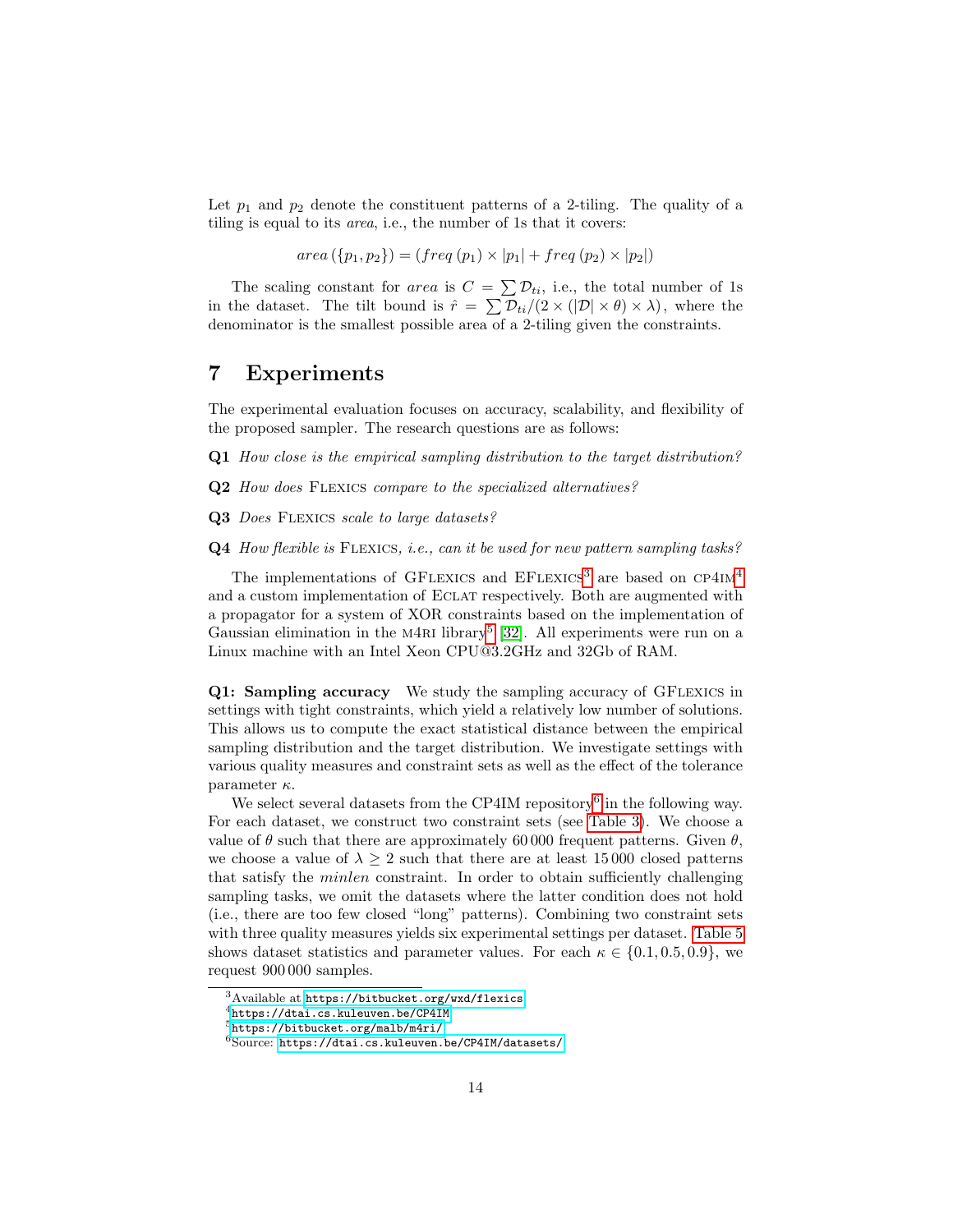<span id="page-14-0"></span>Table 3: Combinations of two constraint sets and three quality measures yield six experimental settings per dataset for sampling accuracy experiments; see Section [4](#page-5-0) for definitions.

|     | Constraints $\mathcal C$                                    | Itemsets<br>per dataset | Quality<br>measure $\varphi$ | Tilt<br>bound $\hat{r}$ |
|-----|-------------------------------------------------------------|-------------------------|------------------------------|-------------------------|
| F   | $minFreq(\theta)$                                           | $\sim 60000$            | uniform $(\varphi \equiv 1)$ |                         |
| FCL | $minFreq(\theta) \wedge$<br>$Closed \wedge minLen(\lambda)$ | $\geq 15000$            | purity<br>freq               | $\theta^{-1}$           |

Let T denote the set of all itemsets that satisfy the constraints, E denote the multiset of all samples, and  $\mathbf{1}_S$  its multiplicity function. For a given quality measure  $\varphi$ , target and empirical probabilities of sampling an itemset  $p$  are respectively defined as  $P_T(p) = \varphi(p) / \sum$  $p' \in T$  $\varphi(p')$  and  $P_E(p) = \mathbf{1}_E(p)/|E|.$ We use *Jensen-Shannon* (*JS*) divergence to quantify the statistical distance between  $P_T$  and  $P_E$ . Let  $D_{KL} (P_1 || P_2)$  denote the well-known Kullback-Leibler divergence between distributions  $P_1$  and  $P_2$ . JS-divergence  $D_{JS}$  is defined as follows:

$$
D_{JS} (P_T \| P_E) = 0.5 \times (D_{KL} (P_T \| P_M) + D_{KL} (P_E \| P_M))
$$
  
where  $P_M = 0.5 \times (P_T + P_E)$ 

JS-divergence ranges from 0 to 1 and, unlike KL-divergence, does not require that  $P_T(p) > 0 \Rightarrow P_E(p) > 0$ , i.e., that each solution is sampled at least once, which does not always hold in sampling experiments. We compare  $D_{JS}$  attained with our sampler with that of the ideal sampler, which materializes all itemsets satisfying the constraints, computes their qualities, and uses these to sample directly from the target distribution.

A characteristic experiment in detail Our experiments show that results are consistent across various datasets. Therefore, we first study the results on the vote dataset in detail. [Table 4](#page-16-0) shows that the theoretical error tolerance parameter  $\kappa$  has no considerable effect on practical performance of the algorithm, except for runtime, which we evaluate in subsequent experiments. One possible explanation is the high quality of the output of the estimation phase, which thus alleviates theoretical risks that have to be accounted for in the general case (see below for a numerical characterization). Hence, in the following experiments we use  $\kappa = 0.9$  unless noted otherwise.

JS-divergences for different quality measures and constraint sets are impressively low, equivalent to the highest possible sampling accuracy attainable with the ideal sampler. [Figure 2](#page-15-0) illustrates this for  $minfreq(0.09) \wedge closed \wedge$ minlen (7),  $\varphi = \text{freq}$ , and  $\kappa = 0.9$  ( $D_{JS} = 0.004$ ): the sampling frequency of an average itemset is close to the target probability. For at least 90% of patterns, the sampling error does not exceed a factor of 2.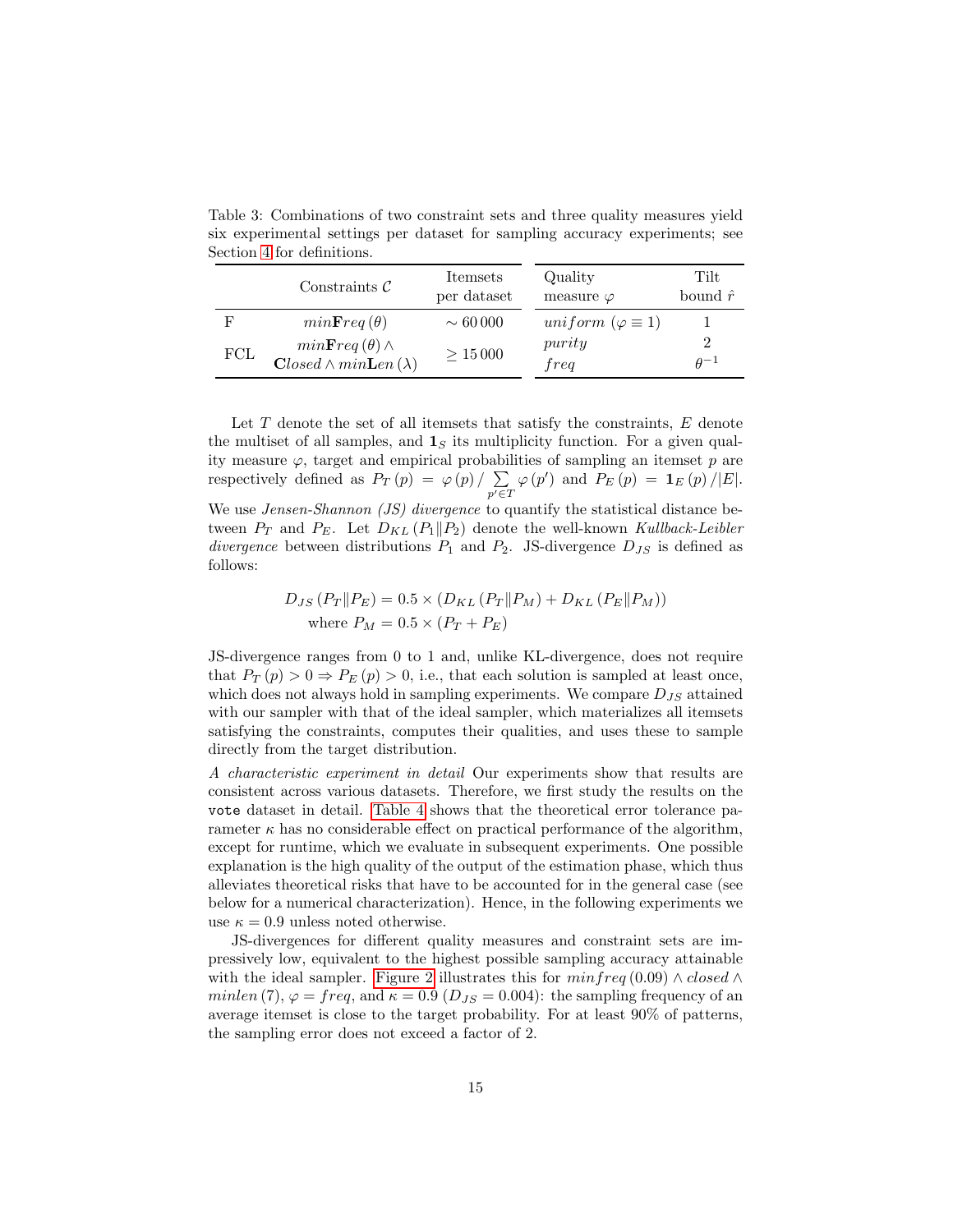

<span id="page-15-0"></span>Figure 2: Empirical sampling frequencies of itemsets that share the same target probability, i.e., have the same quality. On average, frequencies are close to the target probabilities. 90% of frequencies are well within a factor 2 from the target, which is considerably lower than the theoretical factor of 100.38. (The dots show the tails of the empirical probability distribution for a given target probability. The lower right box shows theoretical bounds and empirical frequencies on the logscale).

[Table 5](#page-17-0) shows that similar conclusions hold for several other datasets. Over all experimental settings, the error of the estimation of the total weight of all solutions, which is used to derive the number of XOR constraints for the sampling phase, never exceeds 10%, whereas the bounds assume the error of 45 to 80%. This helps explain why practical errors are considerably lower than theoretical bounds.

In line with theoretical expectations (see Section [5\)](#page-8-0), the splice dataset proves the most challenging due to the large number of items (variables in XOR constraints). As a result, GFlexics does not generate the requested number of samples within the 24-hour timeout. We study the runtime in the following experiment.

Q2: Comparison with alternative pattern samplers We compare Flexics to ACFI [\[7\]](#page-25-2) and TS [\[11\]](#page-25-6), alternative samplers<sup>[7](#page-15-1)</sup> described in Section [3,](#page-4-0) in the settings that they are tailored for. ACFI only supports the setting with a single  $minfreq (\theta)$  constraint and  $\varphi = uniform$ . It is run with a burn-in of 100 000 steps and uses a built-in heuristic to determine the number of steps between consecutive samples. TS is evaluated in the setting with  $\varphi = freq$  and both

<span id="page-15-1"></span><sup>&</sup>lt;sup>7</sup>The code was provided by their respective authors. We also obtained the "unmaintained" code for the uniform LRW sampler (personal communication), but were unable to make it run on our machines. The code for the FCA sampler was not available (personal communication).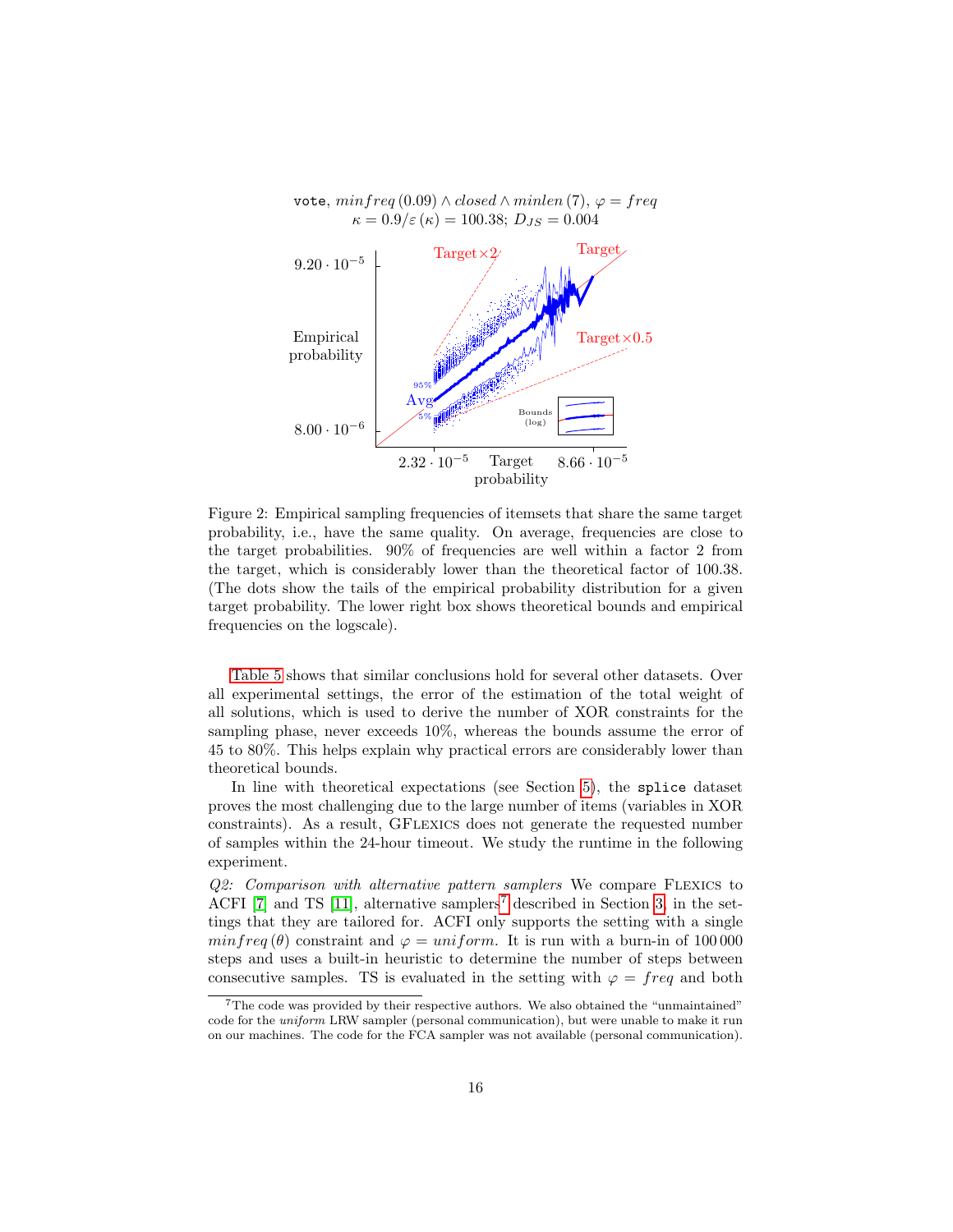<span id="page-16-0"></span>Table 4: Sampling accuracy of FLEXICS (here GFLEXICS) is consistently high across quality measures, constraint sets  $(minFreq(0.09)$  vs.  $minFreq(0.09)$   $\wedge$  $Closed \wedge minLen(7)$ , and error tolerance κ. JS-divergence is impressively low, equivalent to that of the ideal sampler.

|               |       | vote dataset, JS-divergence from target |       |                      |                          |       |  |  |
|---------------|-------|-----------------------------------------|-------|----------------------|--------------------------|-------|--|--|
|               |       | Uniform $(\hat{r}=1)$                   |       | Purity $(\hat{r}=2)$ | Frequency $(\hat{r}=11)$ |       |  |  |
| $\kappa$      | F     | FCL.                                    | F     | FCL.                 | F                        | FCL   |  |  |
| 0.9           | 0.013 | 0.004                                   | 0.013 | 0.004                | 0.013                    | 0.004 |  |  |
| 0.5           | 0.013 | 0.004                                   | 0.013 | 0.004                | 0.013                    | 0.004 |  |  |
| 0.1           | 0.013 | 0.004                                   | 0.013 | 0.004                | 0.013                    | 0.004 |  |  |
| Ideal sampler | 0.013 | 0.004                                   | 0.013 | 0.004                | 0.013                    | 0.004 |  |  |

constraint sets from the previous experiments. It samples from two of the distributions it supports,  $freq$  and  $freq^4$ ; samples that do not satisfy the constraints are rejected. Both samplers are requested to generate 900 000 samples and are allowed to run up to 24 hours. Datasets and parameters are identical to the previous experiments.

[Table 6](#page-17-1) shows the accuracy of the samplers. The performance of Flexics is on par with specialized samplers. That is, in uniform frequent itemset sampling, the accuracy of both Flexics and ACFI is equivalent to that of the ideal sampler and can therefore not be improved. When sampling proportional to frequency, it is equivalent to the accuracy of the exact two-step sampler TS  $\sim$  freq. However, the latter does not directly take constraints into account, which poses considerable problems on most datasets. For example, for the heart dataset, TS fails to generate a single accepted sample, despite generating 2 billion unconstrained candidates. This issue is not solved by increasing the bias towards more frequent itemsets by sampling proportional to  $freq^4$ . Furthermore, this would substantially decrease accuracy, as seen in primary and vote.

[Table 7](#page-18-0) shows the runtimes for frequent itemset sampling (i.e., only the minfreq constraint). In most settings, EFLEXICS provides runtime benefits over GFlexics. The splice dataset is the most challenging due to the large number of items; it highlights the importance of an efficient constraint oracle. Accordingly, the specialized sampler ACFI is from 6 to 22 milliseconds faster than a faster variant of Flexics in uniform sampling (excluding splice). In frequency-weighted sampling, Flexics is considerably faster in the settings with tighter constraints, where the two-step sampler is slow to generate accepted samples. This illustrates the overhead as well as the benefits of the flexibility of the proposed approach. Furthermore, in these settings, there are at most 66 000 patterns, which is too low to suggest the need for pattern sampling (recall that the primary goal of these experiments was to evaluate and compare sampling accuracy) and does not allow for the overhead amortization. We therefore tackle settings with a much larger number of patterns in the following experiments.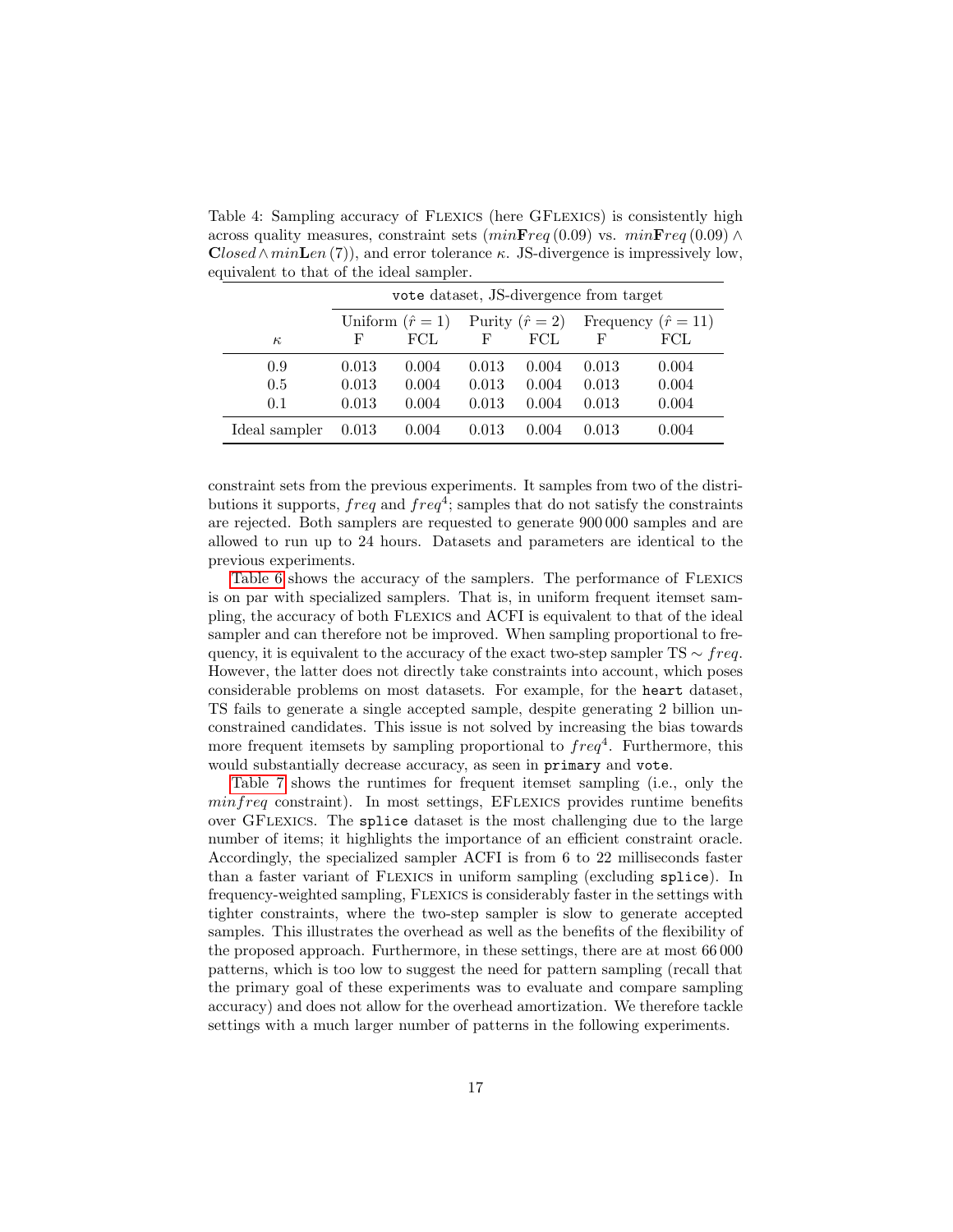<span id="page-17-0"></span>Table 5: Dataset statistics and parameter values and results of sampling accuracy experiments. Even with high error tolerance  $\kappa = 0.9$ , JS-divergence of Flexics (here GFlexics) is consistently low across datasets, quality measures, and constraint sets. (On the splice dataset, GFLEXICS generates less than 900 000 samples before the timeout; see also Table [7.](#page-18-0))

|           |      |     |         |               |                |             |                      |   | JS-divergence, $\kappa = 0.9$                   |                 |                      |
|-----------|------|-----|---------|---------------|----------------|-------------|----------------------|---|-------------------------------------------------|-----------------|----------------------|
|           |      |     |         |               |                |             | Uniform              |   | Purity                                          |                 | Frequency            |
|           | D    | I   | Density | $\theta$      | λ              | F           | $\operatorname{FCL}$ | F | FCL                                             | F               | $\operatorname{FCL}$ |
| german    | 1000 | 112 | 34%     | 0.35(349)     | $\overline{2}$ |             | $0.012\ 0.003$       |   | $0.013$ $0.003$                                 | $0.013$ $0.003$ |                      |
| heart     | 296  | 95  | 47%     | (127)<br>0.43 | $\overline{2}$ |             | $0.012\ 0.003$       |   | $0.012$ $0.003$ $0.012$ $0.003$                 |                 |                      |
| hepatitis | 137  | 68  | 50%     | (53)<br>0.39  | 5              |             | $0.013$ $0.004$      |   | $0.014$ $0.004$ $0.013$ $0.004$                 |                 |                      |
| kr-vs-kp  | 3196 | 74  | 49%     | 0.69(2190)    | 6              |             |                      |   | $0.013$ $0.005$ $0.013$ $0.005$ $0.013$ $0.005$ |                 |                      |
| primary   | 336  | 31  | 48%     | (30)<br>0.09  | 7              |             | $0.013$ $0.004$      |   | 0.013 0.004 0.013 0.004                         |                 |                      |
| splice    | 3190 | 287 | 21\%    | (122)<br>0.04 | 3              |             |                      |   |                                                 |                 |                      |
| vote      | 435  | 48  | 33%     | (40)<br>0.09  |                | 0.013 0.004 |                      |   | $0.013$ $0.004$                                 |                 | 0.013 0.004          |

<span id="page-17-1"></span>Table 6: The accuracy of FLEXICS (here GFLEXICS) is consistent across settings. In uniform frequent itemset sampling, performance of Flexics as well as of ACFI is equivalent to that of the ideal sampler (not shown). In frequencyweighted sampling, it is comparable to the exact two-step sampler (TS  $\sim freq$ ) with rejection. However, the latter suffers from low acceptance rates, which, for settings marked with '−', is not improved by increasing bias (TS  $\sim freq^4$ ). On splice, neither TS nor FLEXICS generate 900 000 samples before the timeout; see also Table [7.](#page-18-0)

|                         |      | JS-divergence (for TS, acceptance rate) |               |                          |                         |                                                                                   |           |              |                               |                        |
|-------------------------|------|-----------------------------------------|---------------|--------------------------|-------------------------|-----------------------------------------------------------------------------------|-----------|--------------|-------------------------------|------------------------|
|                         |      | Uniform                                 |               |                          |                         |                                                                                   | Frequency |              |                               |                        |
|                         |      | F                                       |               |                          | F                       |                                                                                   | FCL       |              |                               |                        |
|                         | GF.  | ACFI                                    | GF            |                          |                         | $TS \sim freq$ $TS \sim freq^4$ GF $TS \sim freq$ $TS \sim freq^4$                |           |              |                               |                        |
| german                  | 0.01 | 0.01                                    | 0.01          |                          |                         | $ (9.10^{-8})$ $ (0.02)$ $0.00$ $ (5.10^{-8})$ $ (0.06)$                          |           |              |                               |                        |
| heart                   | 0.01 | 0.01                                    |               |                          | $0.01 - (4.10^{-10}) -$ | (0)                                                                               | $0.00 -$  |              |                               | $(0)$ $ (3.10^{-3})$   |
| hepatitis $0.01$ $0.01$ |      |                                         | 0.01          |                          |                         | $ (2.10^{-6})$ $ (0.01)$                                                          |           |              | $0.00 - (1.10^{-6}) - (0.01)$ |                        |
| kr-vs-kp                | 0.01 | 0.01                                    | 0.01          | $\overline{\phantom{m}}$ |                         | $(7 \cdot 10^{-7})$ - $(0.01)$ $0.01$ - $(4 \cdot 10^{-7})$ - $(4 \cdot 10^{-3})$ |           |              |                               |                        |
| primary                 | 0.01 | 0.01                                    | $0.01$ $0.01$ |                          |                         | $(0.30)$ 0.40 $(0.99)$ 0.01 0.01 $(0.13)$ 0.27                                    |           |              |                               | (0.10)                 |
| splice                  | 0.01 |                                         |               |                          | (0)                     | (0)                                                                               |           |              | (0)                           | (0)                    |
| vote                    | 0.01 | 0.01                                    | $0.01$ $0.01$ |                          |                         | $(0.13)$ 0.23 $(0.94)$                                                            |           | $0.00\ 0.01$ |                               | $(0.05)$ 0.14 $(0.22)$ |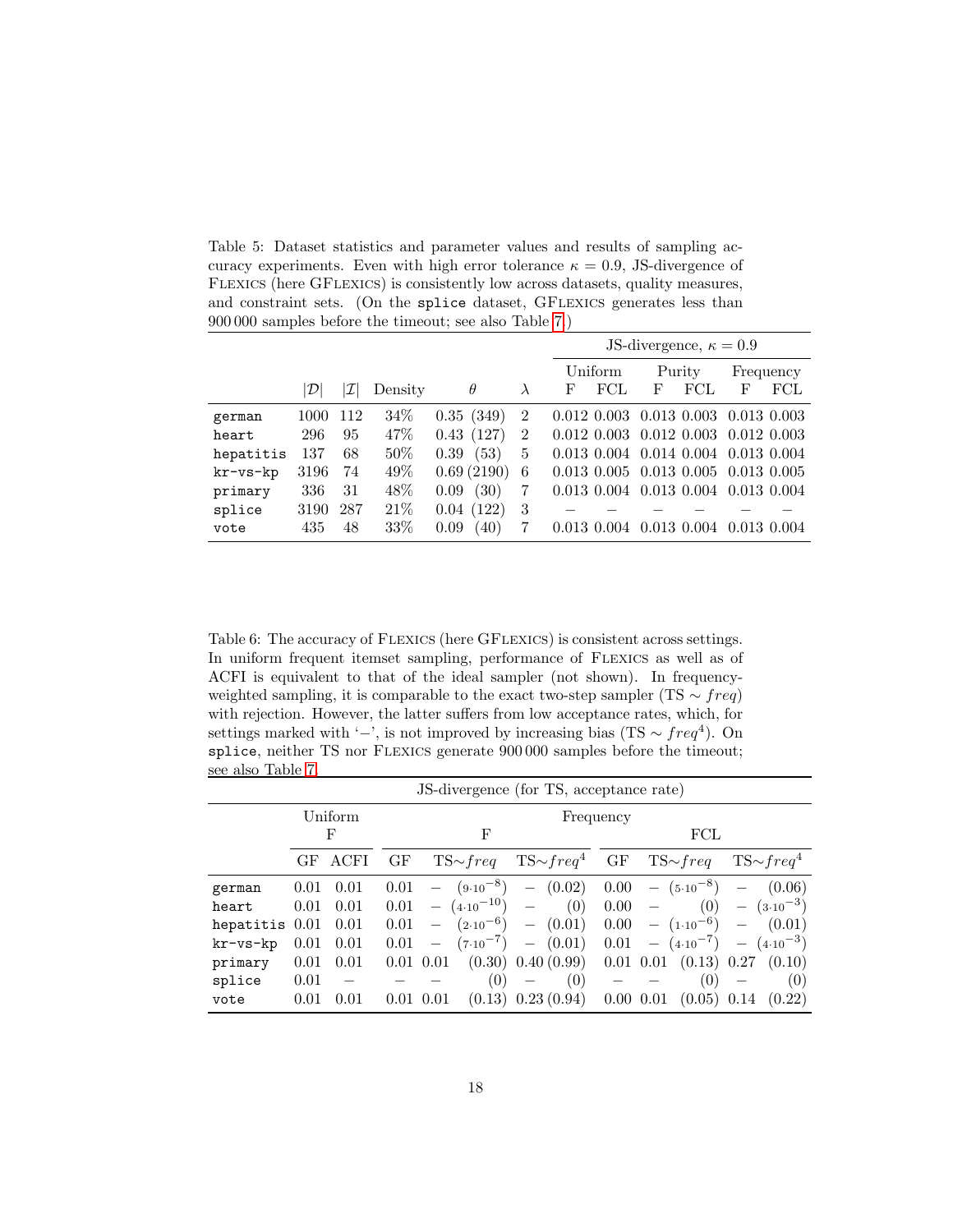<span id="page-18-0"></span>Table 7: Runtime in milliseconds required to sample a frequent itemset, including pre-processing, i.e., estimation or burn-in, amortized over 1000 samples. Both variants of Flexics are suitable for anytime exploration, although slower than the specialized samplers. The two-step sampler is the fastest in the task it is tailored for, but fails in the settings with tighter constraints. EFLEXICS provides runtime benefits compared to GFLEXICS.

|                    |                 | $\varphi = uniform, \mathcal{C} = F$ |     | $\varphi = freq, C = F$ |                                  |       |  |
|--------------------|-----------------|--------------------------------------|-----|-------------------------|----------------------------------|-------|--|
|                    | <b>GFLEXICS</b> | EFLEXICS ACFI                        |     |                         | GFLEXICS EFLEXICS TS $\sim$ freq |       |  |
| german             | 110             | 25                                   | 39  | 133                     | 34                               | 58540 |  |
| heart              | 60              | 45                                   | 24  | 73                      | 44                               |       |  |
| hepatitis          | 23              | 33                                   | 11  | 30                      | 45                               | 2632  |  |
| $kr$ - $vs$ - $kp$ | 59              | 9                                    | 6   | 59                      | 10                               | 8731  |  |
| primary            | 10              | 10                                   | 4   | 27                      | 25                               | 0.10  |  |
| splice             | 170360          | 1376                                 | 580 |                         | 1095                             |       |  |
| vote               | 25              | 19                                   | 8   | 46                      | 28                               | 0.03  |  |

Q3: Scalability To study scalability of the proposed sampler, we compare its runtime costs with those required to construct an ideal sampler with  $LCM^8$  $LCM^8$ , an efficient frequent itemset miner [\[33\]](#page-27-6). To this end, we estimate the costs of completing the following scenario: pre-processing (estimation or counting), followed by sampling 100 itemsets in two batches of 50. We use non-synthetic datasets from the FIMI repository<sup>[9](#page-18-2)</sup>, which have fewer than one billion transactions and select  $\theta$  such that there are more than one billion frequent itemsets (see Table [8\)](#page-20-0).

A characteristic experiment in detail We use the accidents dataset (469 items, 340 183 transactions) and  $\theta = 0.009$  (3000 transactions), which results in a staggering number of 5.37 billion frequent itemsets. We run WEIGHTGEN with values of  $\kappa \in \{0.1, 0.5, 0.9\}$ . (Note that the estimation phase is identical for all three cases.) The baseline sampler is constructed as follows. lcm is first run in counting mode, which only returns the total number of itemsets. Then, for each batch, 50 random line numbers are drawn, and the corresponding item-sets are printed while LCM is enumerating the solutions<sup>[10](#page-18-3)</sup>. The latter phase is implemented with the standard Unix utility 'awk'.

[Figure 3](#page-19-0) illustrates the results. The counting mode of lcm is roughly 4.5 minutes faster than the estimation phase of EFlexics. Generating samples from the output of lcm, on the other hand, is considerably slower: it takes approximately 35s to sample one itemset, whereas EFlexics takes from 10s to 27s per sample, depending on error tolerance  $\kappa$ . As a result, EFLEXICS samples two batches faster than lcm regardless of its parameter values. Moreover, with  $\kappa = 0.9$  it samples all 100 itemsets even before the first batch is returned by LCM.

<span id="page-18-1"></span> $8$ <http://research.nii.ac.jp/~uno/codes.htm>, ver. 3

<span id="page-18-3"></span><span id="page-18-2"></span><sup>9</sup><http://fimi.ua.ac.be/data/>

 $10$ Storing all itemsets on disk provides no benefits: it increases the mining runtime to 23 minutes and results in a file of 215Gb; simply counting its lines with 'wc  $-1$ ' takes 25 minutes.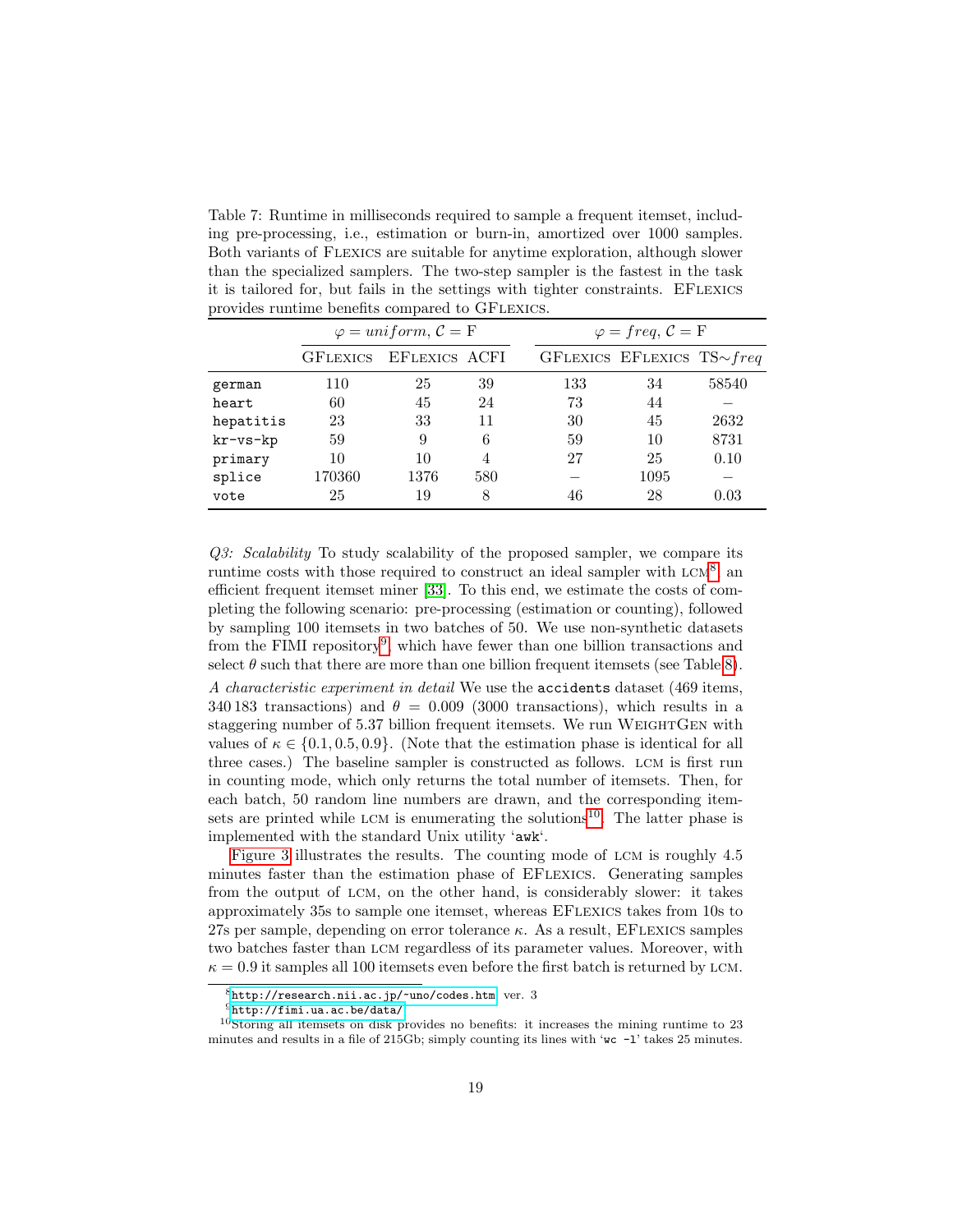

<span id="page-19-0"></span>Figure 3: a) EFlexics generates two batches of 50 samples faster than a sampler derived from LCM, regardless of error tolerance. b) EFLEXICS with the  $uniform$ quality converges to a high-quality estimate of the total number of itemsets in a small number of iterations (three different random seeds shown). Practical error of the estimation phase is substantially lower than theoretical bounds, which indirectly signals high sampling accuracy.

Thus, the proposed sampler outperforms a sampler derived from an efficient itemset miner, even though the experimental setup favors the latter. First, nonuniform weighted sampling would require more advanced computations with itemsets, which would increase the costs of both counting and sampling with LCM. Second, EFLEXICS could also benefit from the exact count obtained by LCM and start sampling after 1.5 minutes. Third, the individual itemsets sampled from the output of an algorithm based on deterministic search are not exchangeable. Figure [4](#page-20-1) illustrates this: due to lcm's search order, certain items only occur at the beginning of batches, while for EFlexics, the order within a batch is random.

The accuracy of Flexics in this scenario can be evaluated indirectly, by comparing the estimate of the total number of itemsets obtained at the estimation phase with the actual number. The error tolerance of the estimation phase is  $\varepsilon_{est} = 0.8$  (see [A](#page-28-0)ppendix A for details). [Figure 3b](#page-19-0) demonstrates that, in practice, the error is substantially lower than the theoretical bound. Furthermore, 3 to 9 iterations suffice to obtain an accurate estimate. Similar to previous experiments, accurate input from the estimation phase alleviates theoretical risks and is expected to enable accurate sampling.

Table [8](#page-20-0) summarizes the results. On three out of four datasets, lcm is faster in counting itemsets, but considerably slower in generating individual samples, which is even more pronounced on connect and pumsb than on accidents. The results are opposite on the kosarak dataset, which is in line with the theoretical expectations (see Section [5\)](#page-8-0): the large number of items and the sparsity of the dataset sharply increase the costs of XOR constraint propagation. As a result,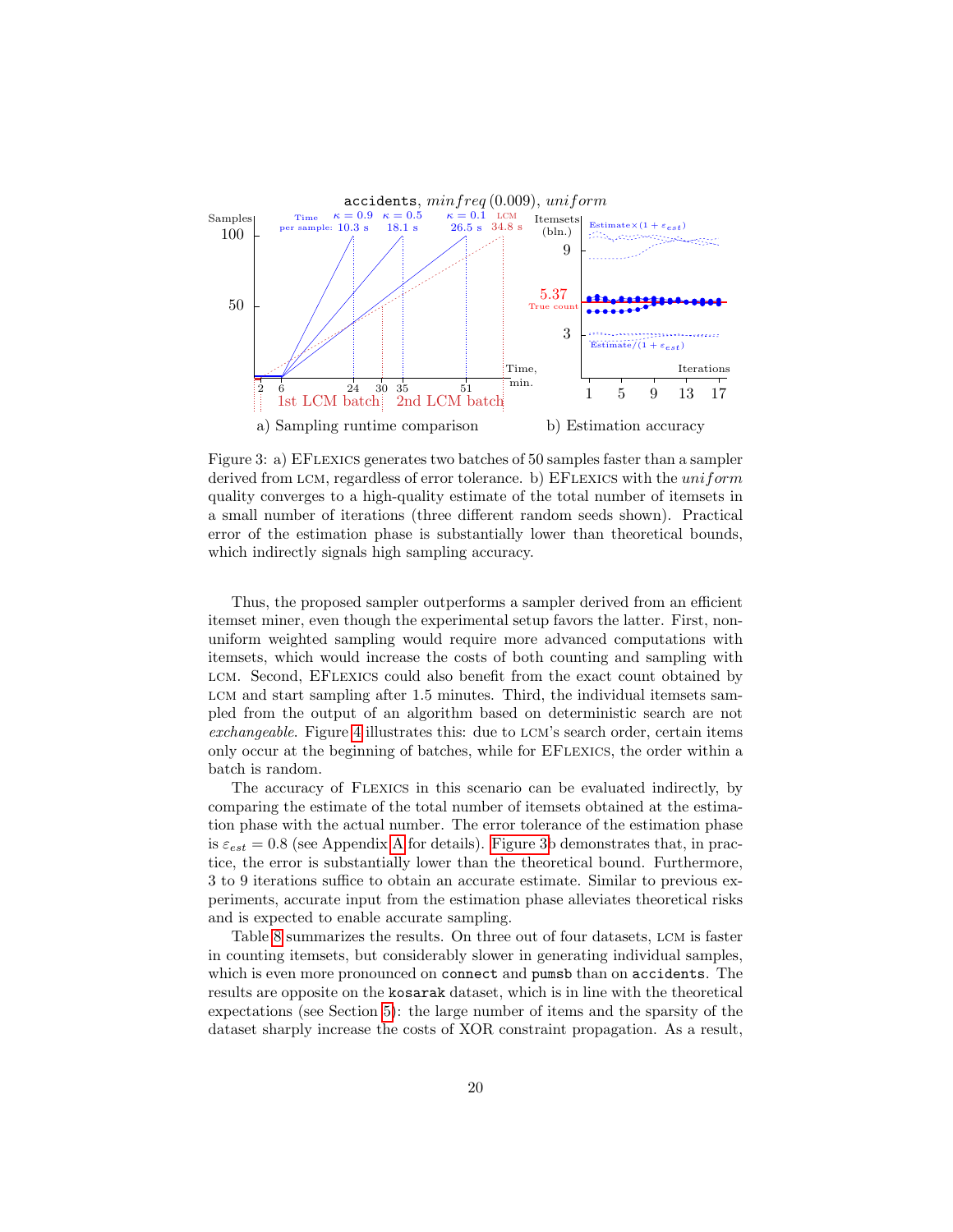

<span id="page-20-1"></span>Figure 4: The probability of observing a given item at a certain position in a batch by EFlexics is close to the expected probability of observing this item in a random itemset, which indicates high sampling accuracy. The samples by the lcm-based sampler are not exchangeable, i.e., certain items are underor oversampled at certain positions in a batch, depending on their position in LCM's search order.

<span id="page-20-0"></span>Table 8: EFLEXICS generates individual samples considerably faster than LCM, although it is slower in counting. The kosarak dataset poses a significant challenge to EFlexics due to its number of items and sparsity that complicate the propagation of XOR constraints.

|                  |               |                 |                      |          | Itemsets, |      | Counting, min |       | Sampling, s  |
|------------------|---------------|-----------------|----------------------|----------|-----------|------|---------------|-------|--------------|
|                  | $\mathcal{D}$ | $ \mathcal{I} $ | Density              | $\theta$ | bln.      |      | LCM EFLEXICS  |       | LCM EFLEXICS |
| accidents 340183 |               | 469             | $7.21\%$ 0.009       |          | 5.37      | 1.55 | 6.48          | 33.77 | 10.30        |
| connect          | 67557         | 130             | 33.08\% 0.178 16.88  |          |           | 0.01 | 0.38          | 59.00 | 0.37         |
| kosarak          | 990002 41271  |                 | $0.02\%$ 0.042 10.93 |          |           | 4.87 | 456.30        | 73.04 | 294.89       |
| pumsb            | 49046         | 7117            | $1.04\%$ 0.145       |          | 1.11      | 0.09 | 1.19          | 18.14 | 0.75         |

enumeration with Eclat within EFlexics becomes considerably slower than with LCM (augmenting LCM to handle XOR constraints might provide a solution, but is challenging from an implementation perspective).

 $Q_{\mathcal{A}}$ : Pattern set sampling In order to demonstrate the flexibility of our approach and the promised benefits of weighted constrained pattern sampling, i.e., 1) diversity and quality of results, 2) utility of constraints, and 3) the potential for anytime exploration, we here address the problem of sampling non-overlapping 2-tilings as introduced in Section [6.](#page-12-0) We re-use the implementation of GFLEXICS from the itemset sampling experiments, only modifying the declarative specification of the CSP. Likewise, we impose the FCL constraints on constituent patterns.

[Table 9](#page-21-1) shows parameters and runtimes for sampling 2-tilings proportional to area. The time to sample a single 2-tiling is suitable for pattern-based data exploration, where tilings are inspected by a human user, as it exceeds 5s only on the german dataset. For several settings, the estimation phase runtime slightly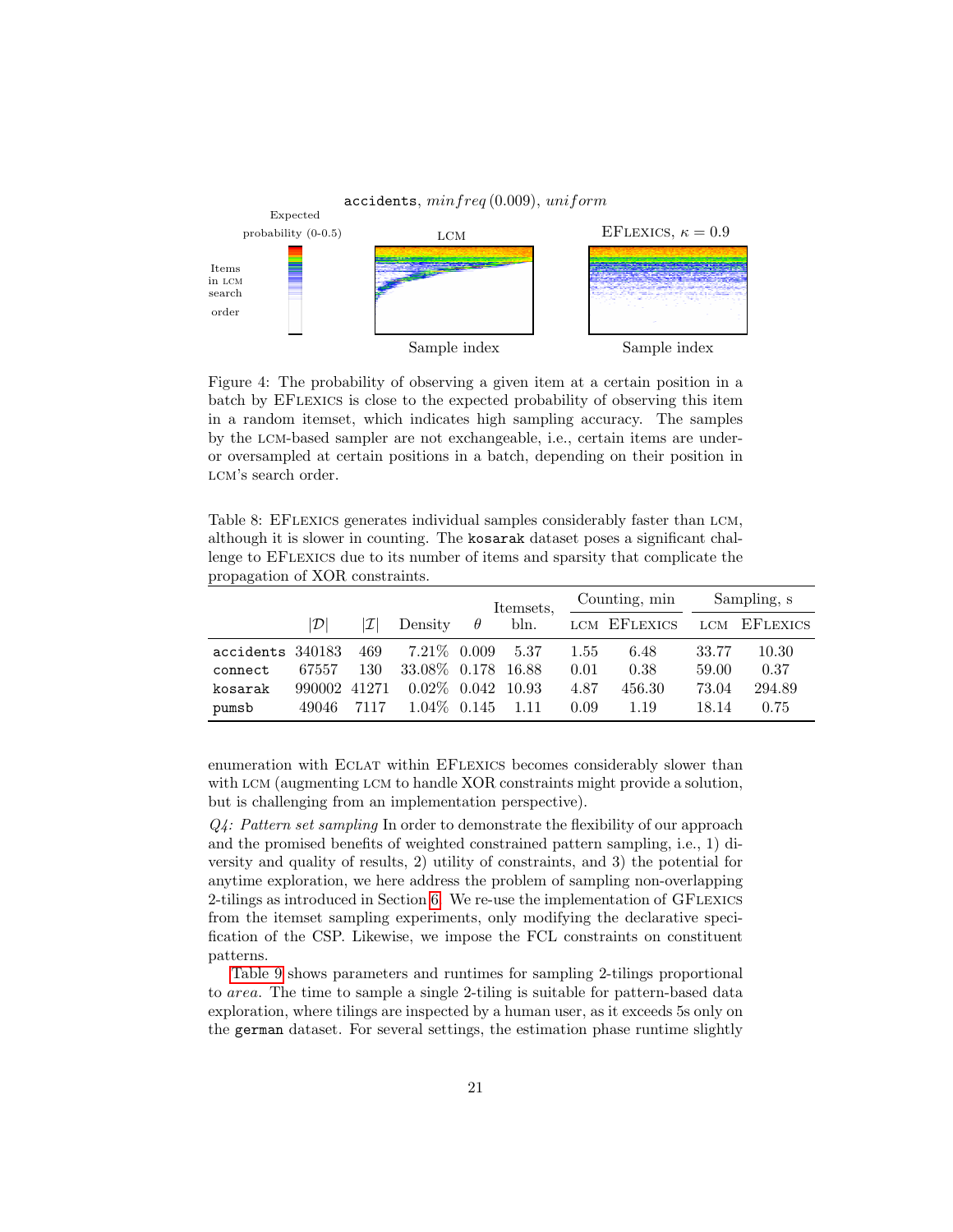<span id="page-21-1"></span>Table 9: Time required to sample a 2-tiling is approximately 4s, which is suitable for anytime exploration. Runtime benefits of the sampling procedure are the largest for the settings with the largest tiling counts (kr-vs-kp, primary, and vote).

|               |          |                |                 |          |              |             | Sampling with GFLEXICS |
|---------------|----------|----------------|-----------------|----------|--------------|-------------|------------------------|
|               | $\theta$ |                | Tilt            | Tilings, | Enumeration, | Estimation. | Per sample,            |
|               |          |                | bound $\hat{r}$ | mln.     | min          | min         | S                      |
| german-credit | 0.22     | - 3            | 25.4            | 11.2     | 8.2          | 12.6        | 15.3                   |
| heart         | 0.30     | 5              | 13.3            | 2.2      | 1.0          | 3.3         | 3.9                    |
| hepatitis     | 0.26     | 5              | 12.4            | 7.2      | 1.9          | 2.6         | 3.6                    |
| kr-vs-kp      | 0.31     | $\overline{4}$ | 13.1            | 20.3     | 18.5         | 3.5         | 5.1                    |
| primary       | 0.03     | 5              | 50.3            | 24.9     | 5.5          | 4.0         | 4.5                    |
| vote          | 0.10     | 5              | 15.3            | 170.1    | 37.0         | 2.9         | 4.4                    |

exceeds the runtime of enumerating all solutions. However, for the settings with a large number of pattern sets, which are arguably the primary target of pattern samplers, the opposite is true. For example, in the vote experiment with 170 million tilings, the estimation phase runtime only amounts to  $8\%$  of the complete enumeration runtime, which demonstrates the benefits of the proposed approach.

The left part of [Figure 5](#page-22-0) shows six random 2-tilings sampled from the vote dataset. Constraints ensure that the individual tiles comprising each 2-tiling do not overlap, simplifying interpretation. Moreover, the set of tilings is diverse, i.e., the tilings are dissimilar to each other. They cover different regions in the data, revealing alternative structural regularities.

The right part of [Figure 5](#page-22-0) shows the area distribution of all 2-tilings that satisfy the constraints, obtained by complete enumeration. Qualities of 5 out of 6 tilings fall in the dense region between the 25th and 75th percentile, indicating high sampling accuracy. This is completely expected from the problem statement. In practice, pattern quality measures, like area, are only an approximation of application-specific pattern interestingness, thus diversity of results is a desirable characteristic of a pattern sampler as long as the quality of individual patterns is sufficiently high. To sample patterns from the right tail (i.e., with exceptionally high qualities) more frequently, the sampling task could be changed, e.g., either by choosing another sampling distribution or by enforcing constraints on area.

### <span id="page-21-0"></span>8 Discussion

The experiments demonstrate that Flexics delivers the promised benefits: 1) it is flexible in that it supports a wide range of pattern constraints and sampling distributions in itemset mining as well as the novel pattern set sampling task;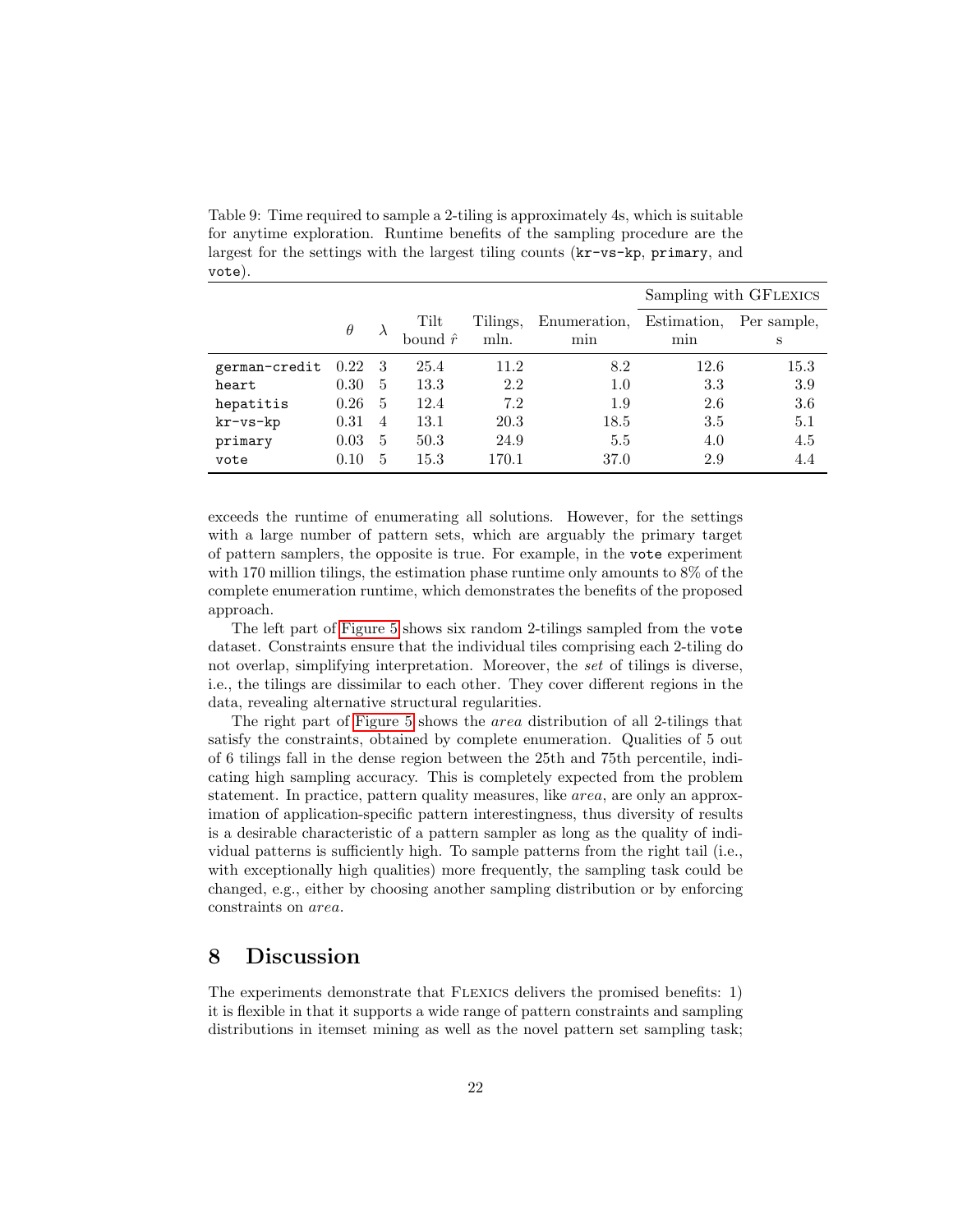

<span id="page-22-0"></span>Figure 5: Left: Six 2-tilings sampled consecutively from the vote dataset. The tilings are diverse, i.e., cover different regions in the data, a property essential for pattern-based data exploration. (Note that while the sampled tilings are fair random draws, the images are not random: the tilings were sorted by area descending, and items and transactions were re-arranged so that the cells covered by tilings with larger *area* are as close to each other as possible.) **Right**: Qualities (area) of the samples, indicated by vertical bars, tend towards a dense region between the 25th and the 75th percentile.

2) it is anytime in that the time it takes to generate random patterns is suitable for online data exploration, including the settings with large datasets or large solution spaces; and 3) by virtue of high sampling accuracy in all supported settings, sampled patterns are diverse, i.e., originate from different regions in the solution space. The theoretical guarantees ensure that the empirical observations extend reliably beyond the studied settings. Furthermore, practical accuracy is substantially higher than theory guarantees. The results confirm that pattern mining can benefit from the latest advances in AI, particularly in weighted constrained sampling for SAT. In this section, we discuss potential applications, advantages, and limitations of the proposed approach.

The primary application of pattern sampling involves showing sampled patterns directly to the user. In exploratory data analysis, the mining task is often ill-defined, i.e., the quality measure and the constraints reflect the applicationspecific pattern interestingness only approximately [\[34\]](#page-27-7). Owing to its flexibility, Flexics allows experimenting with various task formulations using the same algorithm. Pattern sampling allows obtaining diverse and representative sets of patterns in an anytime manner. These properties are particularly important in interactive mining systems, which aim at returning patterns that are subjectively interesting to the current user. Boley et al. [\[35\]](#page-27-8) used two-step samplers in such a system, while Dzyuba and van Leeuwen [\[36\]](#page-27-9) proposed to learn low-tilt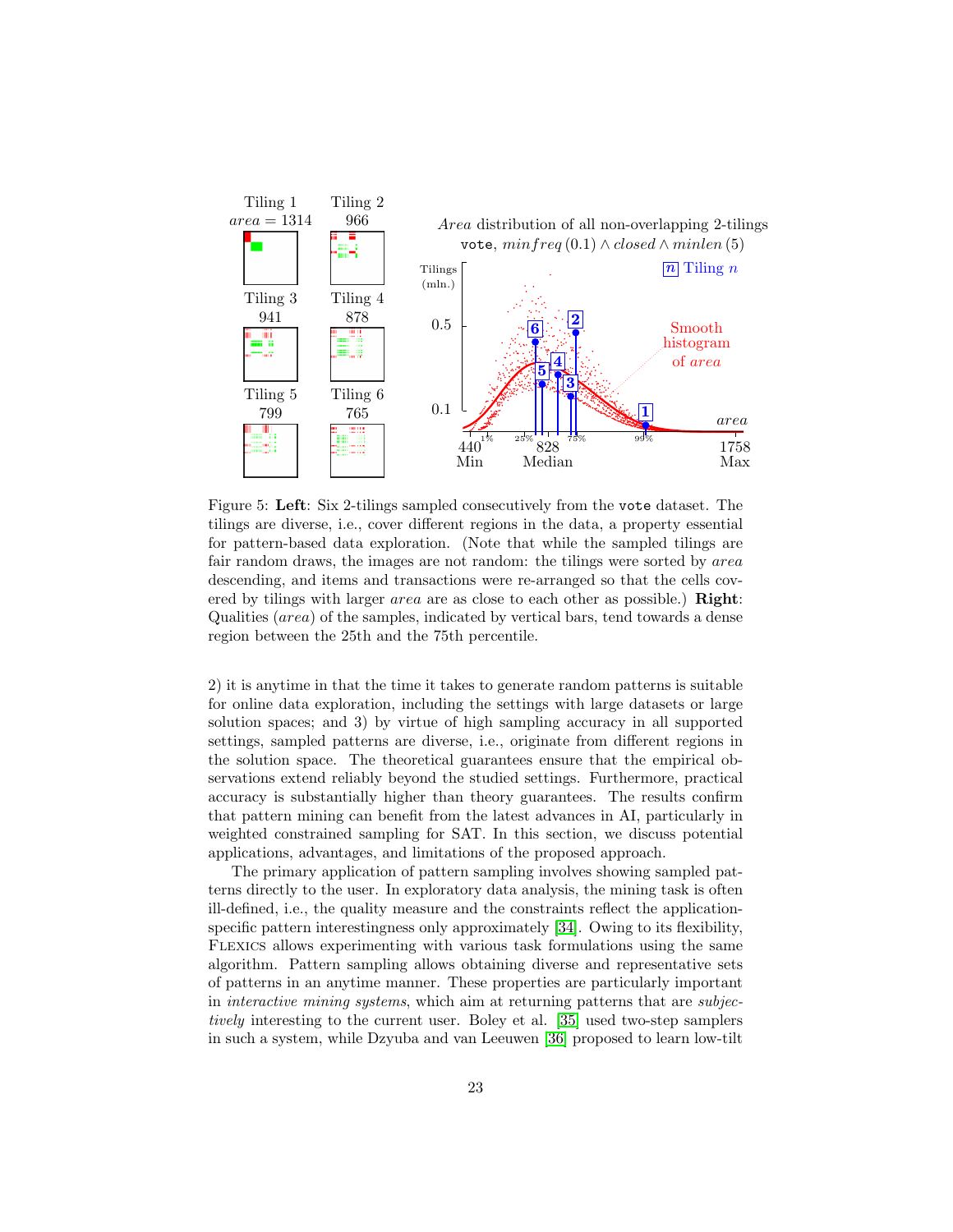subjective quality measures specifically for sampling with FLEXICS.

Furthermore, the theoretical guarantees enable applications beyond displaying the sampled patterns: Flexics can be plugged into algorithms that use patterns as building blocks for pattern-based models, yielding anytime versions thereof with  $(\varepsilon, \delta)$ -approximation guarantees of their own derived from FLEXics' guarantees. Example approaches include community detection with Eclat [\[37\]](#page-28-1) or outlier detection with two-step sampling [\[38\]](#page-28-2). The authors note that the formulation of the mining task has a strong influence on the results in the respective applications. Flexics allows the algorithm designer to experiment with these choices and thus to obtain variants of these approaches, perhaps with better application performance.

The flexibility also provides algorithmic advantages. In addition to being agnostic of the quality measure  $\varphi$  and the constraint set C, FLEXICS is also agnostic of the underlying solution space and the oracle, as long as 1) solutions can be encoded with binary variables and 2) the oracle supports XOR constraints. Thus, Flexics provides a principled method to convert a pattern enumeration algorithm into a sampling algorithm, which amounts to implementing the mechanism to handle XOR constraints. This allows re-using algorithmic advances in pattern mining for developing pattern samplers, which we accomplished with cp4im and Eclat.

Most importantly, Flexics' black-box nature simplifies extensions to new pattern languages. For example, possible extensions of GFlexics cover a variety of pattern set languages in Guns et al. [\[25\]](#page-26-9), e.g., conceptual clustering. EFlexics can be extended to sample other binary pattern languages, e.g., association rules [\[1\]](#page-24-0) or redescriptions [\[39\]](#page-28-3). In contrast, MCMC algorithms, like LRW, are based on local neighbourhood enumeration, which is uncommon in traditional pattern mining techniques, and thus require distinctive design and implementation principles for novel problems.

On the other hand, Flexics only supports pattern languages that can be compactly represented with binary variables, such as the itemsets and pattern sets studied in this paper. This essentially limits it to propositional discrete (binary, categorical, or discretized numeric) data. While in principle structured pattern languages, e.g., sequences or graphs, could also be modeled using this framework, the number of variables would rise sharply, which would negatively affect performance. Devising hashing-based sampling algorithms for non-binary domains is an open problem. In particular, sequence mining can be encoded with integer variables [\[26\]](#page-26-10); generalized XOR constraints [\[29\]](#page-27-2) is one possible research direction. Alternatively, as the M4RI library [\[32\]](#page-27-5) that we base our implementation on is optimized for *dense*  $\mathbb{F}_2$  matrices, certain performance issues may be addressed with Gaussian elimination algorithms optimized for sparse matrices [\[40\]](#page-28-4).

Another limitation concerns the bounded tilt assumption regarding sampling distributions: many common quality measures, e.g.,  $\chi^2$ , information gain [\[41\]](#page-28-5), or weighted relative accuracy [\[42\]](#page-28-6), have high or even effectively infinite tilts (if  $\varphi$  can be arbitrarily close to 0). Such quality measures could be tackled with divide-and-conquer approaches [\[16,](#page-26-0) Section 6] or alternative estimation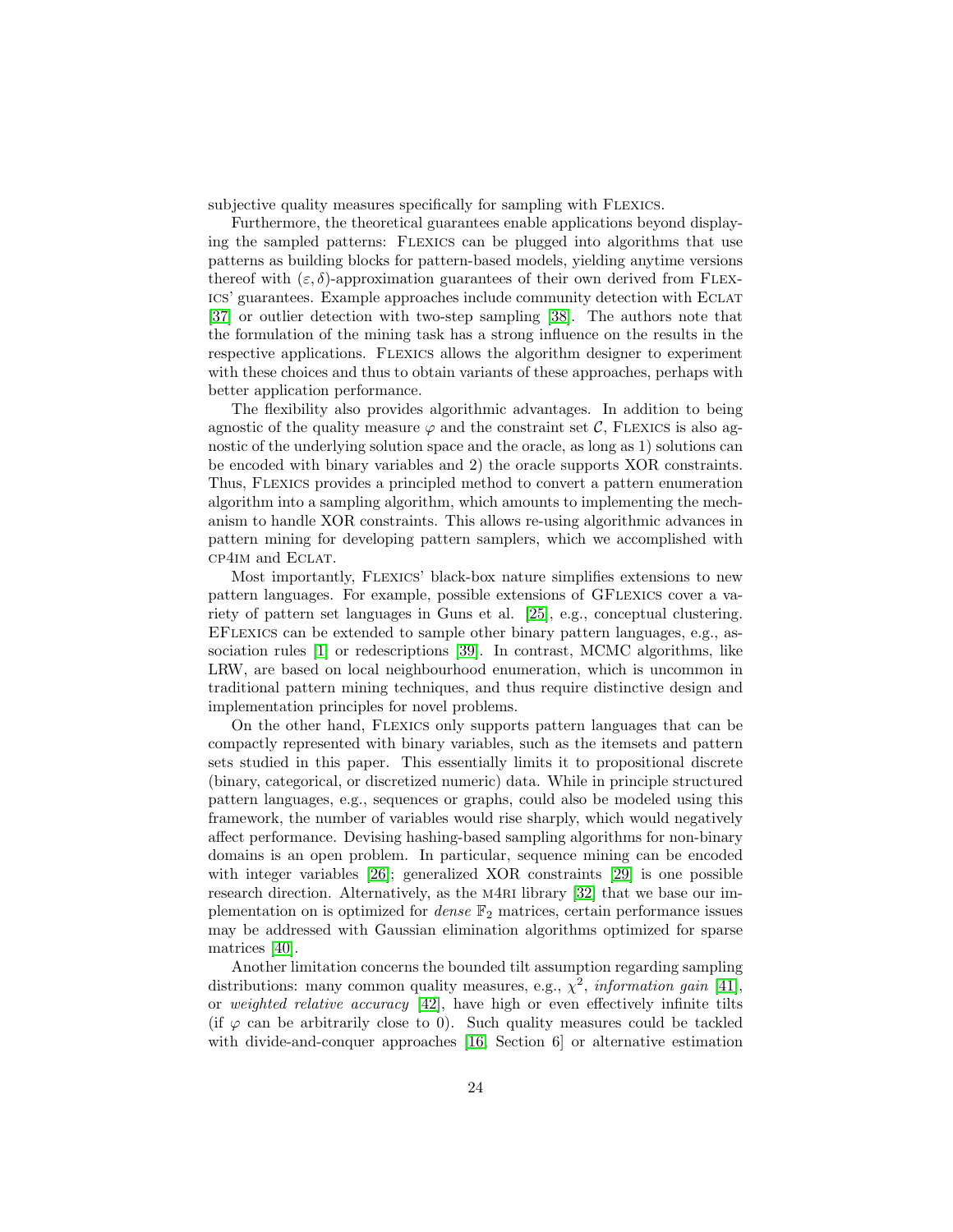techniques [\[43\]](#page-28-7). This requires the capacity to efficiently handle constraints of the form  $a \leq \varphi(p) \leq b$ , which is possible for a number of quality measures, including the ones listed above.

### <span id="page-24-4"></span>9 Conclusion

We proposed FLEXICS, a flexible pattern sampler with theoretical guarantees regarding sampling accuracy. We leveraged the perspective on pattern mining as a constraint satisfaction problem and developed the first pattern sampling algorithm that builds upon the latest advances in sampling solutions in SAT. Experiments show that Flexics delivers the promised benefits regarding flexibility, efficiency, and sampling accuracy in itemset mining as well as in the novel task of pattern set sampling and that it is competitive with state-of-the-art alternatives.

Directions for future work include extensions to richer pattern languages and relaxing assumptions regarding sampling distributions (see Section [8](#page-21-0) for a discussion). Specializing the sampling procedure towards typical mining scenarios may allow for deriving tighter theoretical bounds and improving the practical performance; examples include specific constraint types (e.g., anti-/monotone), shapes of sampling distributions (e.g., right-peaked distributions, similar to Figure [5\)](#page-22-0), and iterative mining. Following the future developments in weighted constrained sampling in AI may provide insights for improving various aspects of Flexics or pattern sampling in general.

Acknowledgements The authors would like to thank Guy Van den Broeck for useful discussions and Martin Albrecht for the support with the m4ri library. Vladimir Dzyuba is supported by FWO-Vlaanderen.

### References

- <span id="page-24-0"></span>[1] Rakesh Agrawal, Heikki Mannila, Ramakrishnan Srikant, Hannu Toivonen, and A. Inkeri Verkamo. Advances in Knowledge Discovery and Data Mining, chapter Fast Discovery of Association Rules, pages 307–328. 1996.
- <span id="page-24-1"></span>[2] Charu C Aggarwal and Jiawei Han, editors. Frequent pattern mining. Springer International Publishing, 2014.
- <span id="page-24-2"></span>[3] Toon Calders, Christophe Rigotti, and Jean-François Boulicaut. A survey on condensed representations for frequent sets. In Jean-François Boulicaut, Luc De Raedt, and Heikki Mannila, editors, Constraint-Based Mining and Inductive Databases, pages 64–80. Springer Berlin Heidelberg, 2006.
- <span id="page-24-3"></span>[4] Albrecht Zimmermann and Siegfried Nijssen. Supervised pattern mining and applications to classification. In C. Charu Aggarwal and Jiawei Han, editors, Frequent Pattern Mining, chapter 17, pages 425–442. Springer International Publishing, 2014.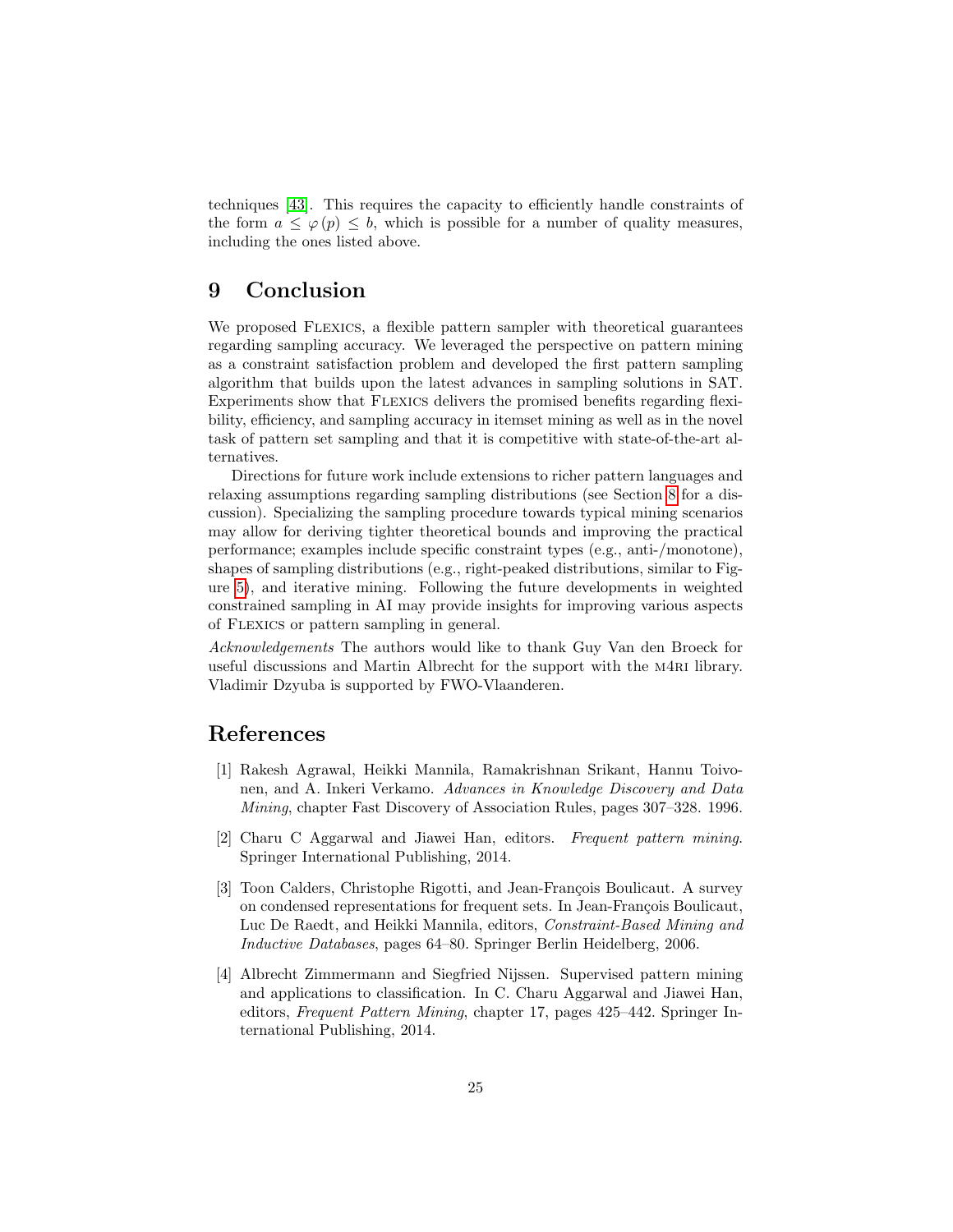- <span id="page-25-0"></span>[5] Siegfried Nijssen and Albrecht Zimmermann. Constraint-based pattern mining. In C. Charu Aggarwal and Jiawei Han, editors, Frequent Pattern Mining, chapter 7, pages 147–163. Springer International Publishing, 2014.
- <span id="page-25-1"></span>[6] Björn Bringmann, Siegfried Nijssen, Nikolaj Tatti, Jilles Vreeken, and Albrecht Zimmermann. Mining sets of patterns. Tutorial at the European Conference on Machine Learning and Principles and Practice of Knowledge Discovery (ECML/PKDD '10), 2010.
- <span id="page-25-2"></span>[7] Mario Boley and Henrik Grosskreutz. Approximating the number of frequent sets in dense data. Knowledge and information systems,  $21(1):65-89$ , 2009.
- <span id="page-25-3"></span>[8] Mohammad Al Hasan and Mohammed J. Zaki. Output space sampling for graph patterns. Proceedings of the VLDB Endowment, 2(1):730–741, August 2009.
- <span id="page-25-4"></span>[9] Mario Boley, Thomas Gärtner, and Henrik Grosskreutz. Formal concept sampling for counting and threshold-free local pattern mining. In Proceedings of the 10th SIAM International Conference on Data Mining (SDM '10), pages 177–188, 2010.
- <span id="page-25-5"></span>[10] Mario Boley, Claudio Lucchese, Daniel Paurat, and Thomas Gärtner. Direct local pattern sampling by efficient two-step random procedures. In Proceedings of the 17th ACM SIGKDD Conference on Knowledge Discovery and Data Mining (KDD '11), pages 582–590, 2011.
- <span id="page-25-6"></span>[11] Mario Boley, Sandy Moens, and Thomas Gärtner. Linear space direct pattern sampling using coupling from the past. In Proceedings of the 18th ACM SIGKDD Conference on Knowledge Discovery and Data Mining (KDD '12), pages 69–77, 2012.
- <span id="page-25-7"></span>[12] Carla P Gomes, Ashish Sabharwal, and Bart Selman. Near-uniform sampling of combinatorial spaces using XOR constraints. In Advances in Neural Information Processing Systems 19, pages 481–488. 2007.
- <span id="page-25-8"></span>[13] Supratik Chakraborty, Kuldeep S Meel, and Moshe Y Vardi. A scalable and nearly uniform generator of SAT witnesses. In Proceedings of the 25th International Conference on Computer-Aided Verification (CAV '13), pages 608–623, 2013.
- <span id="page-25-9"></span>[14] Stefano Ermon, Carla P Gomes, Ashish Sabharwal, and Bart Selman. Embed and project: Discrete sampling with universal hashing. In Advances in Neural Information Processing Systems 26, pages 2085–2093. 2013.
- <span id="page-25-10"></span>[15] Kuldeep Meel, Moshe Vardi, Supratik Chakraborty, Daniel Fremont, Sanjit Seshia, Dror Fried, Alexander Ivrii, and Sharad Malik. Constrained sampling and counting: Universal hashing meets SAT solving. In Proceedings of the Beyond NP AAAI Workshop, 2016.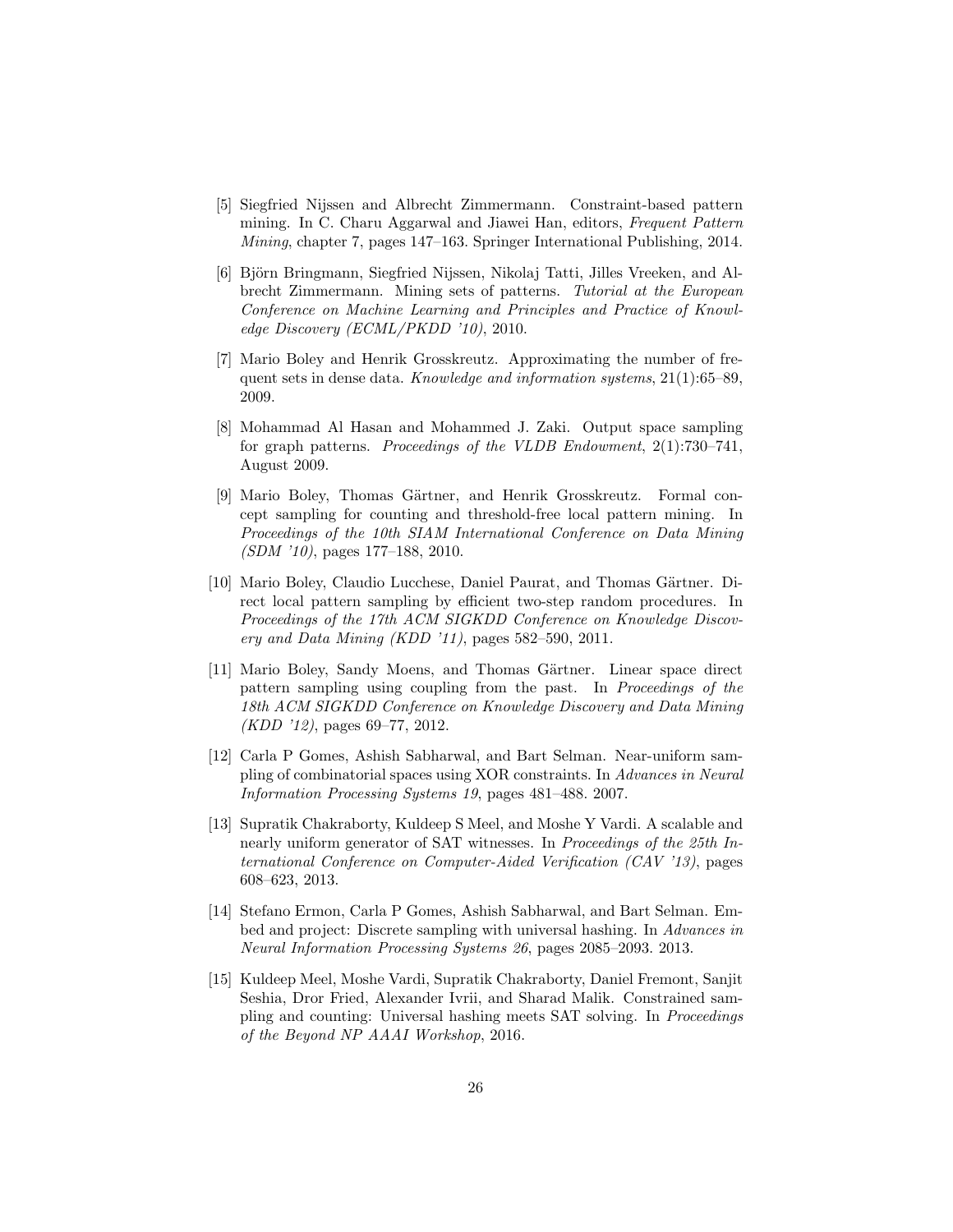- <span id="page-26-0"></span>[16] Supratik Chakraborty, Daniel J Fremont, Kuldeep S Meel, and Moshe Y Vardi. Distribution-aware sampling and weighted model counting for SAT. In Proceedings of the 28th AAAI Conference on Artificial Intelligence  $(AAAI'14)$ , pages 1722–1730, 2014.
- <span id="page-26-1"></span>[17] Tias Guns, Siegfried Nijssen, and Luc De Raedt. Itemset mining: A constraint programming perspective. Artificial Intelligence, 175(12-13):1951– 1983, aug 2011.
- <span id="page-26-2"></span>[18] Mohammed J. Zaki, Srinivasan Parthasarathy, Mitsunori Ogihara, and Wei Li. New algorithms for fast discovery of association rules. In Proceedings of the 3rd ACM SIGKDD Conference on Knowledge Discovery and Data Mining (KDD '97), pages 283–296, 1997.
- <span id="page-26-3"></span>[19] Jian Pei and Jiawei Han. Can we push more constraints into frequent pattern mining? In Proceedings of the 6th ACM SIGKDD Conference on Knowledge Discovery and Data Mining (KDD '00), pages 350–354, 2000.
- <span id="page-26-4"></span>[20] Arno Knobbe and Eric Ho. Pattern teams. In Proceedings of the 10th European Conference on Principles of Data Mining and Knowledge Discovery (PKDD '06), pages 577–584, 2006.
- <span id="page-26-5"></span>[21] Luc De Raedt and Albrecht Zimmermann. Constraint-based pattern set mining. In Proceedings of the 7th SIAM International Conference on Data Mining (SDM '07), pages 237–248, 2007.
- <span id="page-26-6"></span>[22] Cristian Bucilă, Johannes Gehrke, Daniel Kifer, and Walker White. Dualminer: A dual-pruning algorithm for itemsets with constraints. Data Mining and Knowledge Discovery, 7(3):241–272, 2003.
- <span id="page-26-7"></span>[23] Francesco Bonchi, Fosca Giannotti, Claudio Lucchese, Salvatore Orlando, Raffaele Perego, and Roberto Trasarti. A constraint-based querying system for exploratory pattern discovery. Information Systems, 34(1):3–27, 2009.
- <span id="page-26-8"></span>[24] Mehdi Khiari, Patrice Boizumault, and Bruno Crémilleux. Constraint programming for mining n-ary patterns. In Proceedings of the 16th International Conference on Principles and Practice of Constraint Programming  $(CP'10)$ , pages 552–567, 2010.
- <span id="page-26-9"></span>[25] Tias Guns, Siegfried Nijssen, and Luc De Raedt. k-pattern set mining under constraints. IEEE Transactions on Knowledge and Data Engineering, 25(2):402–418, 2013.
- <span id="page-26-10"></span>[26] A Kemmar, W Ugarte, S Loudni, T Charnois, Y Lebbah, P Boizumault, and B Crémilleux. Mining relevant sequence patterns with CP-based framework. In Proceedings of the 26th IEEE International Conference on Tools with Artificial Intelligence (ICTAI '14), pages 552–559, 2014.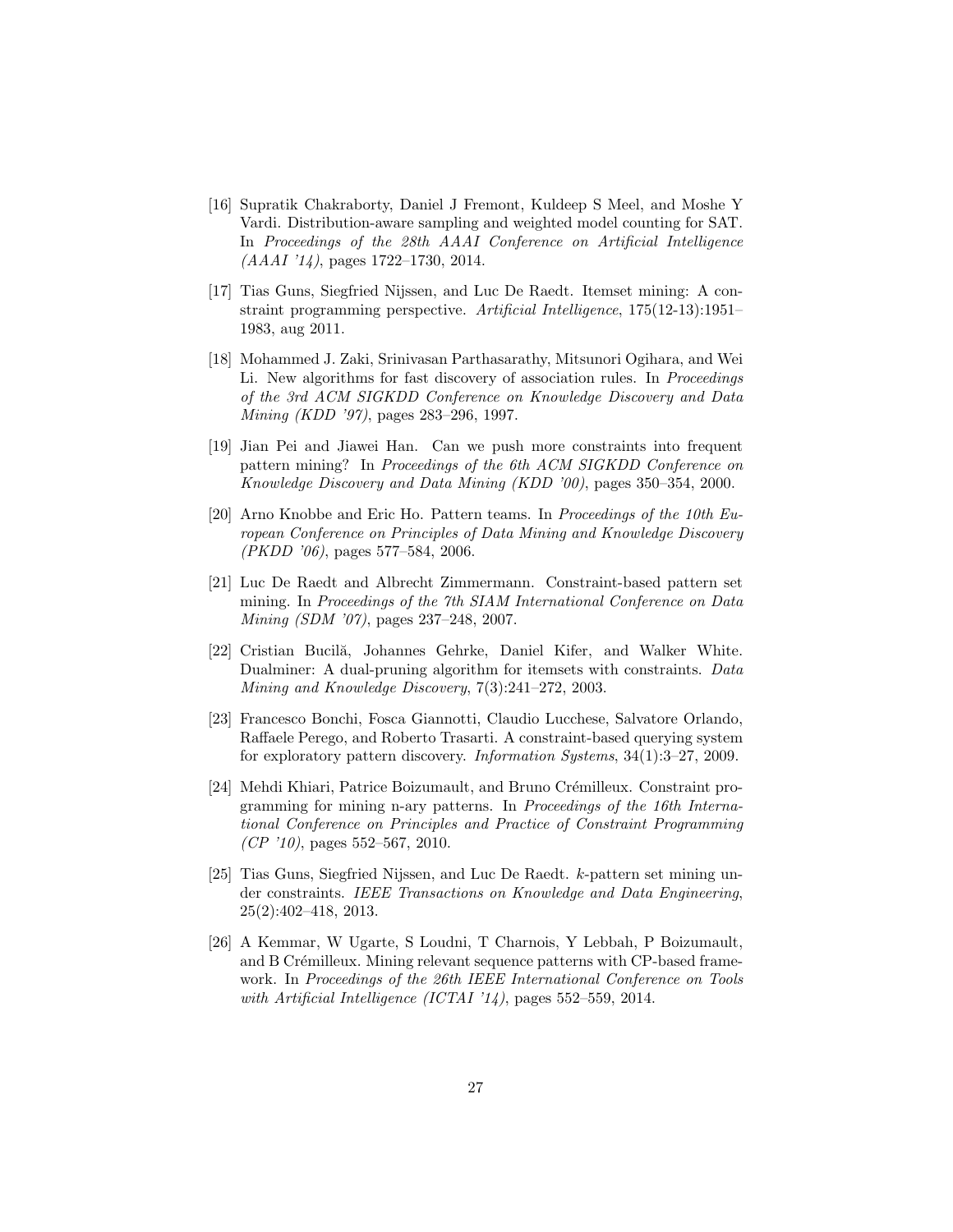- <span id="page-27-0"></span>[27] Sergey Paramonov, Matthijs van Leeuwen, Marc Denecker, and Luc De Raedt. An exercise in declarative modeling for relational query mining. In Proceedings of the 25th International Conference on Inductive Logic Programming  $(ILP 715)$ , 2015.
- <span id="page-27-1"></span>[28] Nino Shervashidze, SVN Vishwanathan, Tobias Petri, Kurt Mehlhorn, and Karsten M Borgwardt. Efficient graphlet kernels for large graph comparison. In Proceedings of the 12th International Conference on Artificial Intelligence and Statistics (AISTATS '09), pages 488–495, 2009.
- <span id="page-27-2"></span>[29] Carla P Gomes, Willem-jan van Hoeve, Ashish Sabharwal, and Bart Selman. Counting CSP solutions using generalized XOR constraints. In Proceedings of the 22nd AAAI Conference on Artificial Intelligence (AAAI '07), pages 204–209, 2007.
- <span id="page-27-3"></span>[30] Mate Soos. Enhanced gaussian elimination in DPLL-based SAT solvers. In Proceedings of the Pragmatics of SAT Workshop (POS '10), pages 2–14, 2010.
- <span id="page-27-4"></span>[31] Floris Geerts, Bart Goethals, and T Mielikäinen. Tiling databases. In Proceedings of the 7th International Conference on Discovery Science (DS '04), pages 278–289, 2004.
- <span id="page-27-5"></span>[32] Martin Albrecht and Gregory Bard. The M4RI Library. The M4RI Team, 2012.
- <span id="page-27-6"></span>[33] Takeaki Uno, Masashi Kiyomi, and Hiroki Arimura. LCM ver. 3: Collaboration of array, bitmap and prefix tree for frequent itemset mining. In Proceedings of the 1st International Workshop on Open Source Data Mining: Frequent Pattern Mining Implementations (OSDM '05), pages 77–86, 2005.
- <span id="page-27-7"></span>[34] Deborah R Carvalho, Alex A Freitas, and Nelson Ebecken. Evaluating the correlation between objective rule interestingness measures and real human interest. In Proceedings of the 9th European Conference on Principles of Data Mining and Knowledge Discovery (PKDD '05), pages 453–461, 2005.
- <span id="page-27-8"></span>[35] Mario Boley, Michael Mampaey, Bo Kang, Pavel Tokmakov, and Stefan Wrobel. One Click Mining – interactive local pattern discovery through implicit preference and performance learning. In Proceedings of the ACM SIGKDD Workshop on Interactive Data Exploration and Analytics (IDEA '13), pages 28–36, 2013.
- <span id="page-27-9"></span>[36] Vladimir Dzyuba and Matthijs van Leeuwen. Learning what matters – sampling interesting patterns. In Proceedings of the 21st Pacific-Asia Conference on Knowledge Discovery and Data Mining (PAKDD '17), 2017. in press.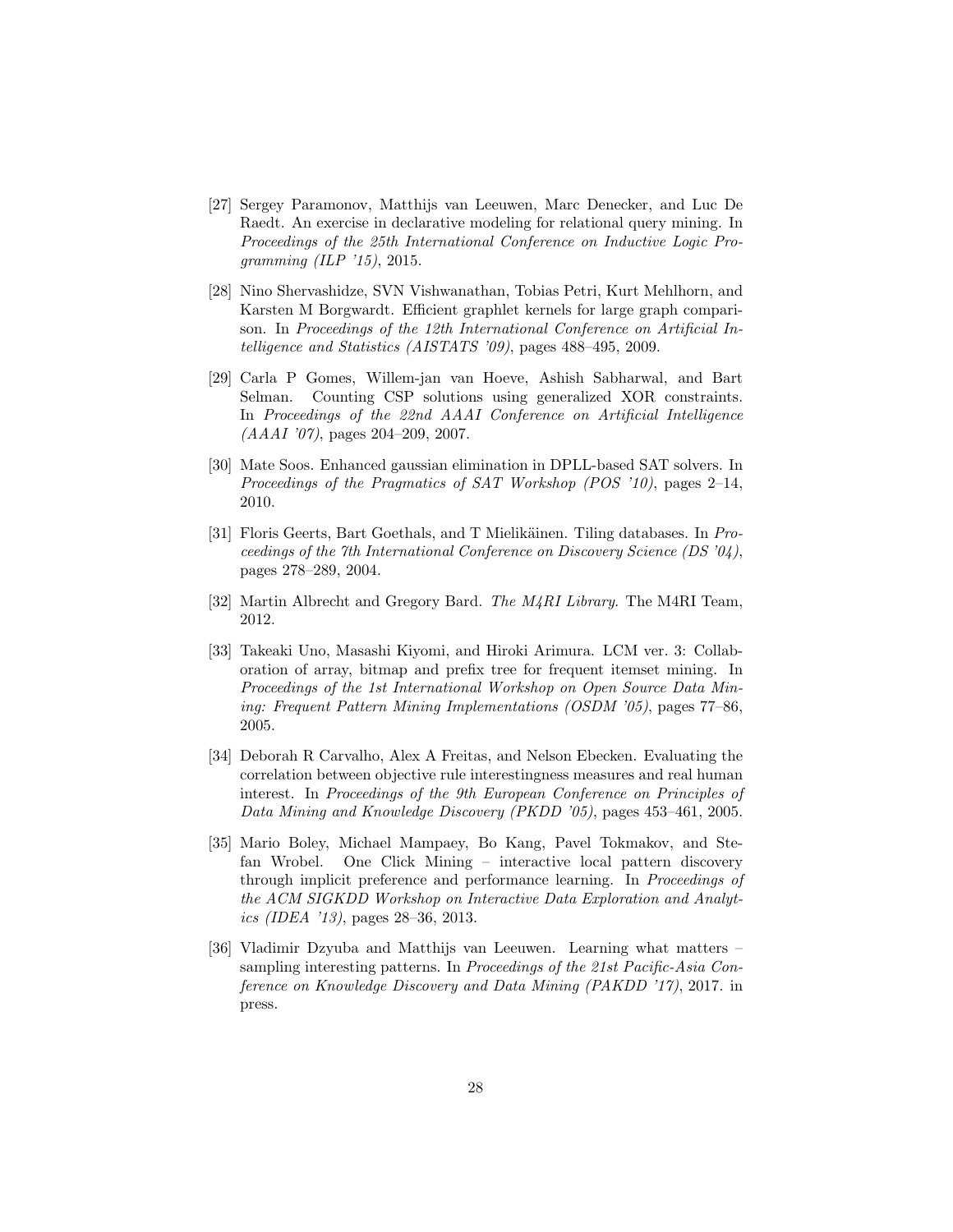- <span id="page-28-1"></span>[37] Michele Berlingerio, Fabio Pinelli, and Francesco Calabrese. ABACUS: Frequent pattern mining-based community discovery in multidimensional networks. Data Mining and Knowledge Discovery, 27(3):294–320, 2013.
- <span id="page-28-2"></span>[38] Arnaud Giacometti and Arnaud Soulet. Anytime algorithm for frequent pattern outlier detection. International Journal of Data Science and Analytics, 2(3):119–130, 2016.
- <span id="page-28-3"></span>[39] Naren Ramakrishnan, Deept Kumar, Bud Mishra, Malcolm Potts, and Richard Helm. Turning CARTwheels: an alternating algorithm for mining redescriptions. In Proceedings of the 10th ACM SIGKDD Conference on Knowledge Discovery and Data Mining (KDD '04), pages 266–275, 2004.
- <span id="page-28-4"></span>[40] Charles Bouillaguet and Claire Delaplace. Sparse gaussian elimination modulo p: An update. In Proceedings of the 18th International Workshop on Computer Algebra in Scientific Computing (CASC '16), pages 101–116, 2016.
- <span id="page-28-5"></span>[41] Siegfried Nijssen, Tias Guns, and Luc De Raedt. Correlated itemset mining in ROC space: A constraint programming approach. In Proceedings of the 15th ACM SIGKDD Conference on Knowledge Discovery and Data Mining  $(KDD'09)$ , pages 647–655, 2009.
- <span id="page-28-6"></span>[42] Florian Lemmerich, Martin Becker, and Frank Puppe. Difference-based estimates for generalization-aware subgroup discovery. In Proceedings of the European Conference on Machine Learning and Principles and Practice of Knowledge Discovery (ECML/PKDD '13), pages 288–303, 2013.
- <span id="page-28-7"></span>[43] Stefano Ermon, Carla P. Gomes, Ashish Sabharwal, and Bart Selman. Taming the curse of dimensionality: Discrete integration by hashing and optimization. In Proceedings of the 30th International Conference on Machine Learning (ICML '13), pages 334–342, 2013.
- <span id="page-28-8"></span>[44] Supratik Chakraborty, Daniel J. Fremont, Kuldeep S. Meel, Sanjit A. Seshia, and Moshe Y. Vardi. On parallel scalable uniform SAT witness generation. In Proceedings of the 21st International Conference on Tools and Algorithms for the Construction and Analysis of Systems (TACAS '15), volume 9035, pages 304–319, 2015.

## <span id="page-28-0"></span>A WeightGen

In this section, we present an extended technical description of the WEIGHTGEN algorithm, which closely follows Sections 3 and 4 in [\[16\]](#page-26-0), whereas the pseudocode in Algorithm [2](#page-30-0) is structured similarly to that of UniGen2, a close cousin of WEIGHTGEN [\[44\]](#page-28-8). Lines [1-3](#page-30-0) correspond to the estimation phase and Lines [4-8](#page-30-0) correspond to the sampling phase. SOLVEBOUNDED stands for the bounded enumeration oracle.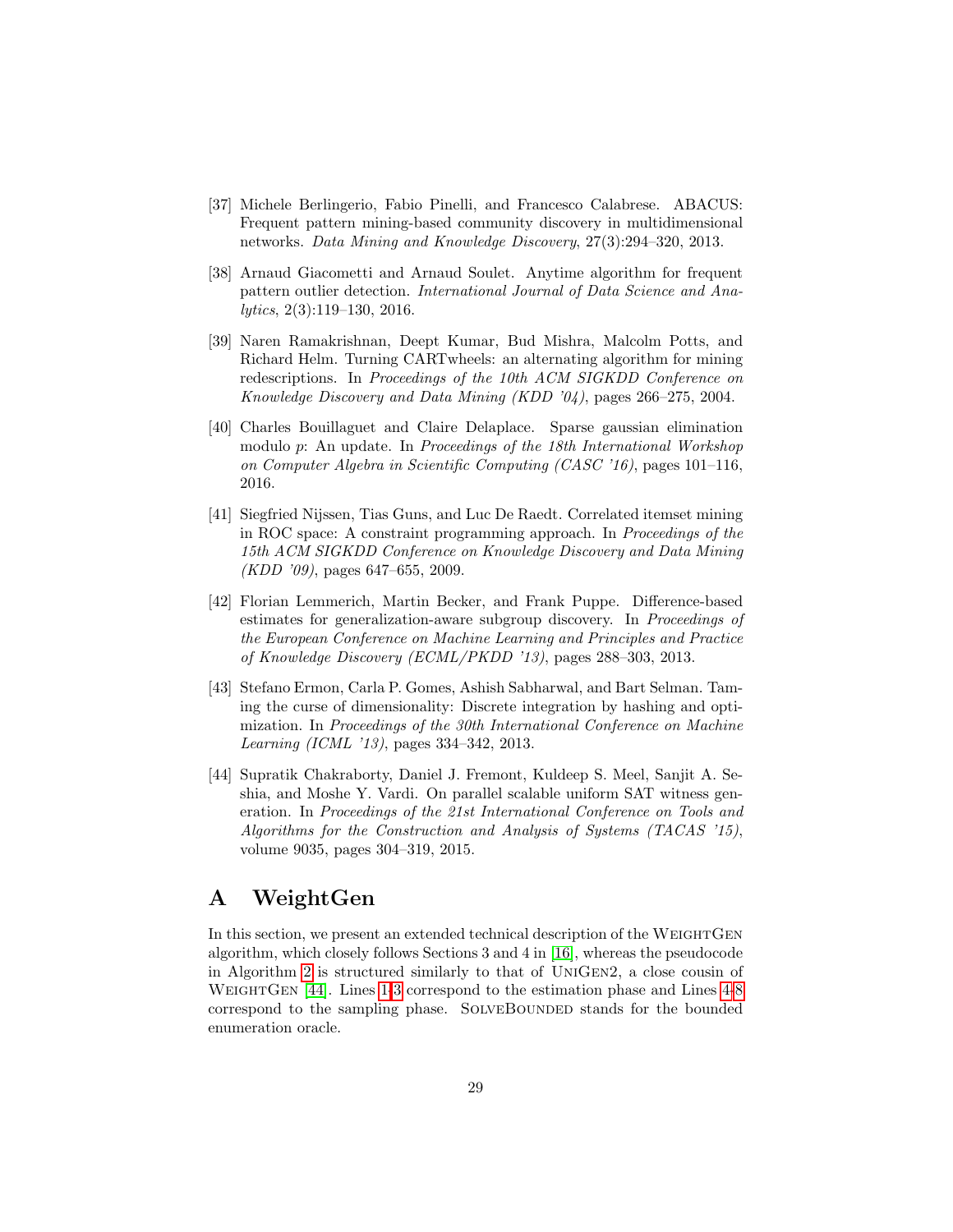The parameters of the estimation phase are fixed to particular theoretically motivated values.  $pivot_{est}$  denotes the maximal weight of a cell at the estimation phase;  $pivot_{est} = 46$  corresponds to estimation error tolerance  $\varepsilon_{est} = 0.8$  (Line [10\)](#page-30-0). If the total weight of solutions in a given cell exceeds  $pivot_{est}$ , a new random XOR constraint is added in order to eliminate a number of solutions. Repeating the process for a number of iterations increases the confidence of the estimate, e.g., 17 iterations result in  $1-\delta_{est} = 0.8$  (Line [1\)](#page-30-0). Note that ESTIMATE essentially estimates the total weight of all solutions, from which  $N_{XOR}$ , the initial number of XOR constraints for the sampling phase, is derived (Line [4\)](#page-30-0).

A similar procedure is employed at the sampling phase. It starts with  $N_{XOR}$ constraints and adds at most three extra constraints. The user-chosen error tolerance parameter  $\kappa$  determines the range [loThresh, hiThresh], within which the total weight of a suitable cell should lie (Line [5\)](#page-30-0). For example,  $\kappa = 0.9$ corresponds to range [6.7, 49.4]. If a suitable cell can be obtained, a solution is sampled exactly from all solutions in the cell; otherwise, no sample is returned. Requiring the total cell weight to exceed a particular value ensures the lower bound on the sampling accuracy.

The preceding presentation makes two simplifying assumptions: (1) all weights lie in  $[1/r, 1]$ ; (2) adding XOR constraints never results in unsatisfiable subproblems (empty cells). The former is relaxed by multiplying pivots by  $\hat{w}_{max} =$  $\hat{w}_{min} \times \hat{r} < 1$ , where  $\hat{w}_{min}$  is the smallest weight observed so far. The latter is solved by simply restarting an iteration with a newly generated set of constraints. See Chakraborty et al. [\[16\]](#page-26-0) for the full explanation, including the precise formulae to compute all parameters.

Implementation details Following suggestions of Chakraborty et al. [\[44\]](#page-28-8), we implement leapfrogging, a technique that improves the performance of the umbrella sampling procedure and thus benefits both GFlexics and EFlexics. First, after three iterations of the estimation phase, we initialize the following iterations with a number of XOR constraints that is equal to the smallest number returned in the previous iterations (rather than with zero XORs). Second, in the sampling phase, we start with one XOR constraint more than the number suggested by theory. If the cell is too small, we remove one constraint; if it is too large, we proceed adding (at most two) constraints. Both modifications are based on the observation that theoretical parameter values address hypothetical corner cases that rarely occur in practice. Finally, we only run the estimation phase until the initial number of XOR constraints, which only depends on the median of total weight estimates, converges. For example, if the estimation phase is supposed to run for 17 iterations, the convergence can happen as early as after 9 iterations.